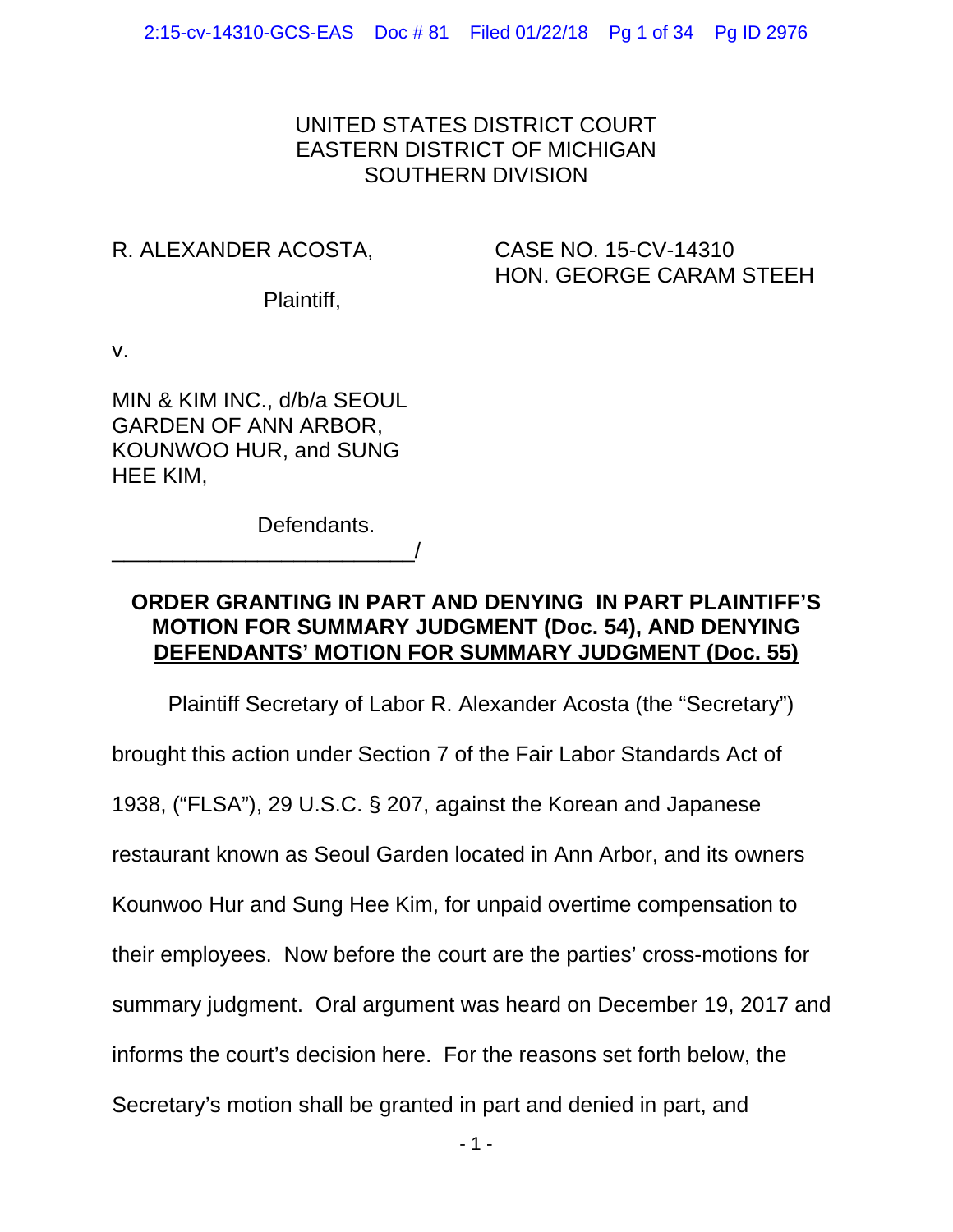Defendants' motion shall be denied.

#### **I. Factual Background**

The parties agree that Seoul Garden is covered by the FLSA, and Defendants Hur and Kim are deemed employers under the Act. Hur and Kim purchased Seoul Garden in 2008. Hur and Kim claim that at the time of purchase, they saw certain FLSA documents but did not understand them because they were in English. They also allege that they met with their accountant, Amy Lee, when they purchased the restaurant, who explained to them the requirements of the FLSA regarding employee compensation, including minimum wage and overtime provisions. Lee is now deceased and was not deposed prior to her death.

 Seoul Garden employs cooks, sushi chefs, cooks' helpers, servers, dishwashers, and busboys. Employees are generally expected to work six days a week for a total of 52 hours. The restaurant is open from 11:30 a.m. to 10:00 p.m. on weekdays, and from noon until 10:30 p.m. on Saturdays and Sundays. The restaurant is closed from 2:30 p.m. to 4:30 p.m. Employees generally work both the lunch shift and the dinner shift, arriving one hour before the restaurant opens. They usually take a 30-minute lunch break as well as a 30-minute dinner break, a two-hour break from 2:30 to 4:30 p.m., and then work until the restaurant closes.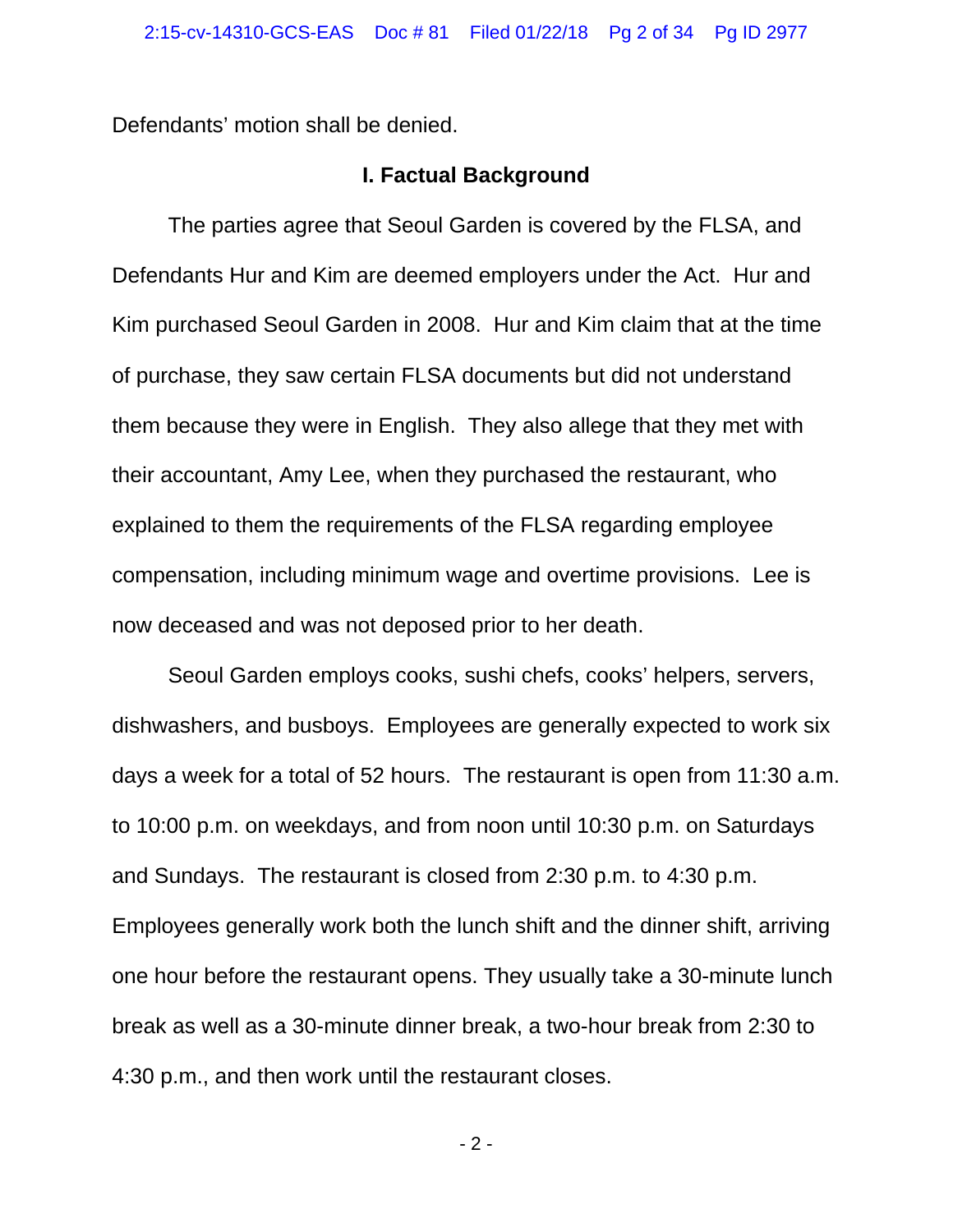In October, 2014, an investigator, Jihong Meng, of the United States Department of Labor, Wage and Hour Division ("Wage and Hour"), reported to the restaurant to conduct an investigation. No employees had complained about the restaurant's pay practices, but the restaurant was selected for investigation as part of the Wage and Hour's enforcement initiative targeting restaurants in Midwest college towns. Defendants suggest that they were singled out, along with seven other restaurants, because they were owned by minorities, and that Meng, as a Chinese American, was biased against them and accused them of doing things, the "Korean way." The Secretary disputes that any racial prejudice influenced the investigation, and points out that the investigation was initiated by management; Meng reported to numerous supervisors, and the case was presented for review to a multitude of Wage and Hour personnel, including the Regional Solicitor's Office.

Prior to and during the investigation, Defendants did not record actual hours worked by their employees but recorded days worked using an "O" and days not worked using an "X." When an employee worked both the lunch and dinner shift, Defendants recorded two "Os." Defendants claim they paid employees for one or two shifts regardless of whether they left early, and that if an employee worked only one shift, Defendants divided

- 3 -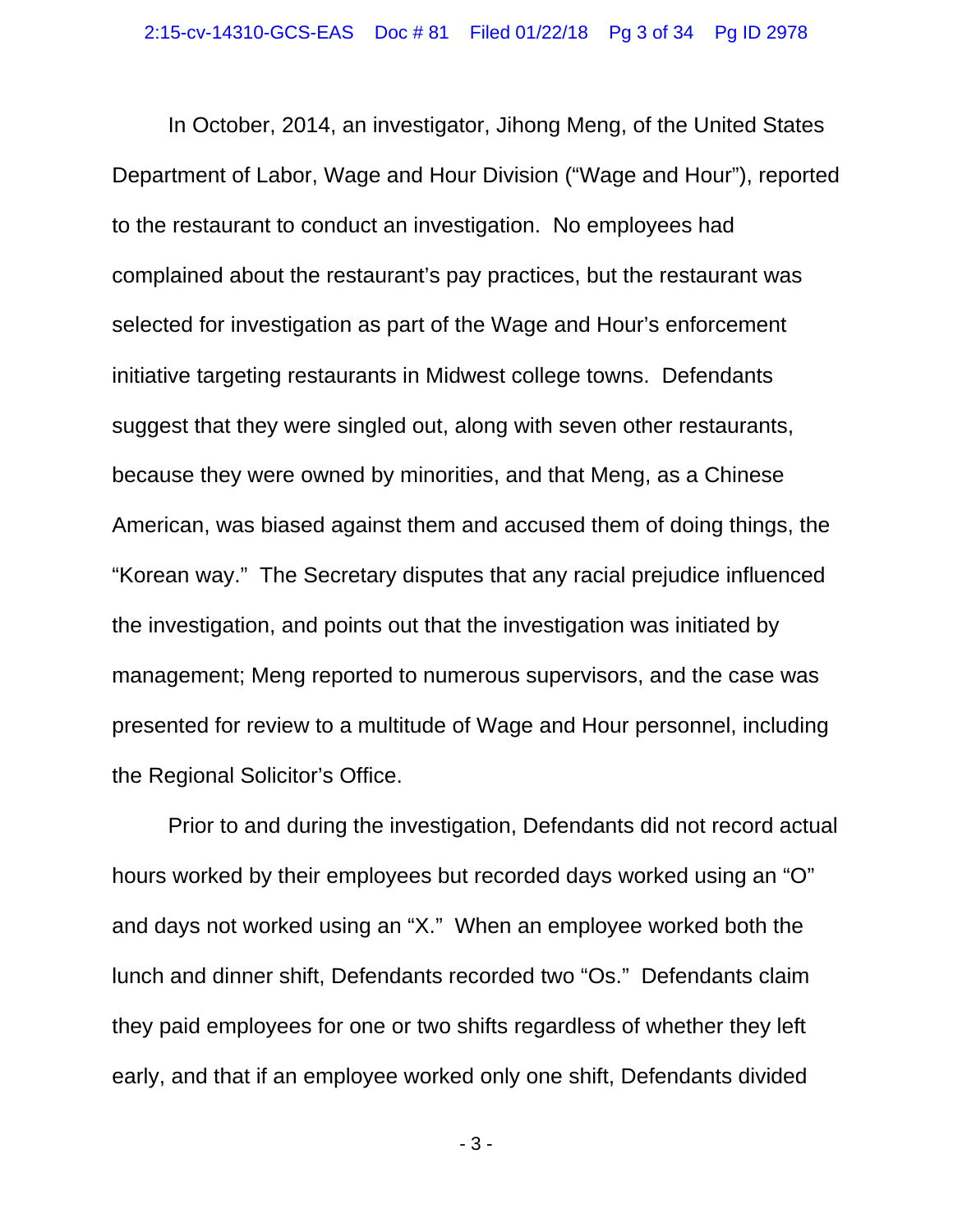the total hours worked in half. Defendants' pay records during the investigation set forth only the total amount paid by cash or check, and did not record any regular or overtime pay. Defendants failed to record full names and contact information for each employee.

During the investigation, Meng, and two Spanish speaking investigators, interviewed employees and Defendants Hur and Kim. The employees reported that they were paid a flat day rate and were paid the same whether they worked 40 hours a week or if they worked more than that. Also, during their initial interviews during the investigation, Hur and Kim stated that employees were paid on a daily basis.

During Meng's initial conference with Hur and Kim on October 28, 2014, Meng requested time records. Defendants produced only schedules which did not reflect actual hours worked by employees but merely recorded whether an employee was absent, by noting an "X", worked one shift by noting an "O," or worked two shifts by noting an "OO." (Doc. 54-16, Ex. M at ¶ 7). Defendants also provided payroll records for the time period of October 1, 2012 to October 15, 2014, which show only the amount paid, and do not reflect hours worked, regular rate, straight time pay or overtime pay for each work week. *Id.* at ¶ 8.

Beginning in 2016, apparently as a result of the Wage and Hour

- 4 -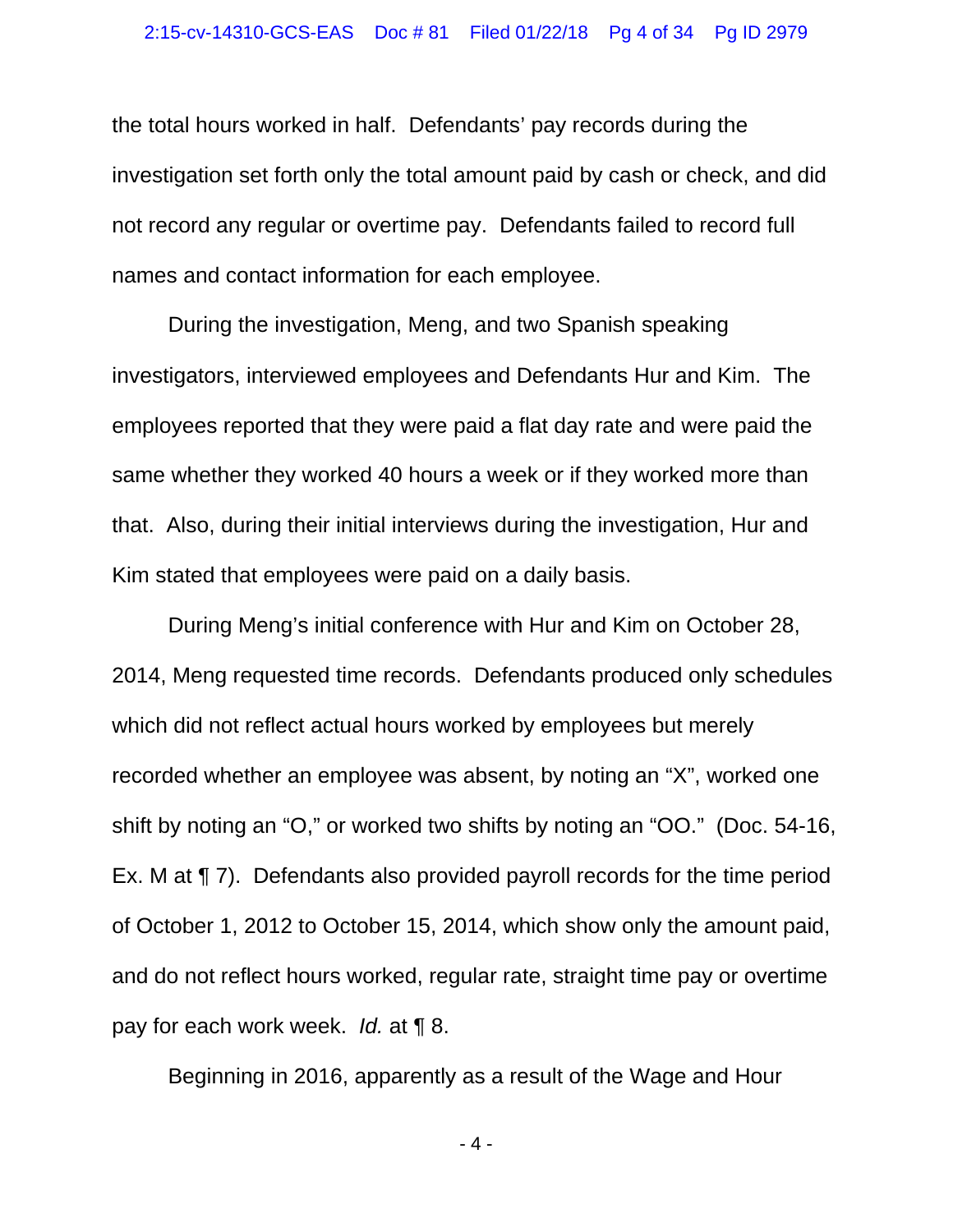investigation, Defendants began using a time clock. Also, beginning in January of 2017, Defendants entered into written agreements with their employees setting forth an hourly rate, overtime rate, and "guaranteed wage" based upon the expectation that the employee work six days a week. During discovery, Defendants also produced records showing employees' actual hours worked and pay rates from August 29, 2016 to March 26, 2017. Defendants have not produced corresponding records for the period from October 15, 2014 to August 29, 2016. Defendants claim that despite the lack of contemporaneous documentation, their pay practices have been consistent from 2013 to 2017. For purposes of his motion for summary judgment, the Secretary accepts Defendants' contention that their pay practices have been the same from 2013 to 2017, and accepts Defendants' most recent pay records as probative evidence of Defendants' pay practices for the entire time period. The Secretary does not concede that Defendants actually calculated an amount due based on an hourly wage, but assumes *arguendo* that Defendants calculated employees' pay as reflected in the records provided.

 Defendants allege that Wage and Hour improperly refused to consider pay records produced by Lee after the initiation of Wage and Hour's investigation. Meng met with Lee who provided a reconstruction of

- 5 -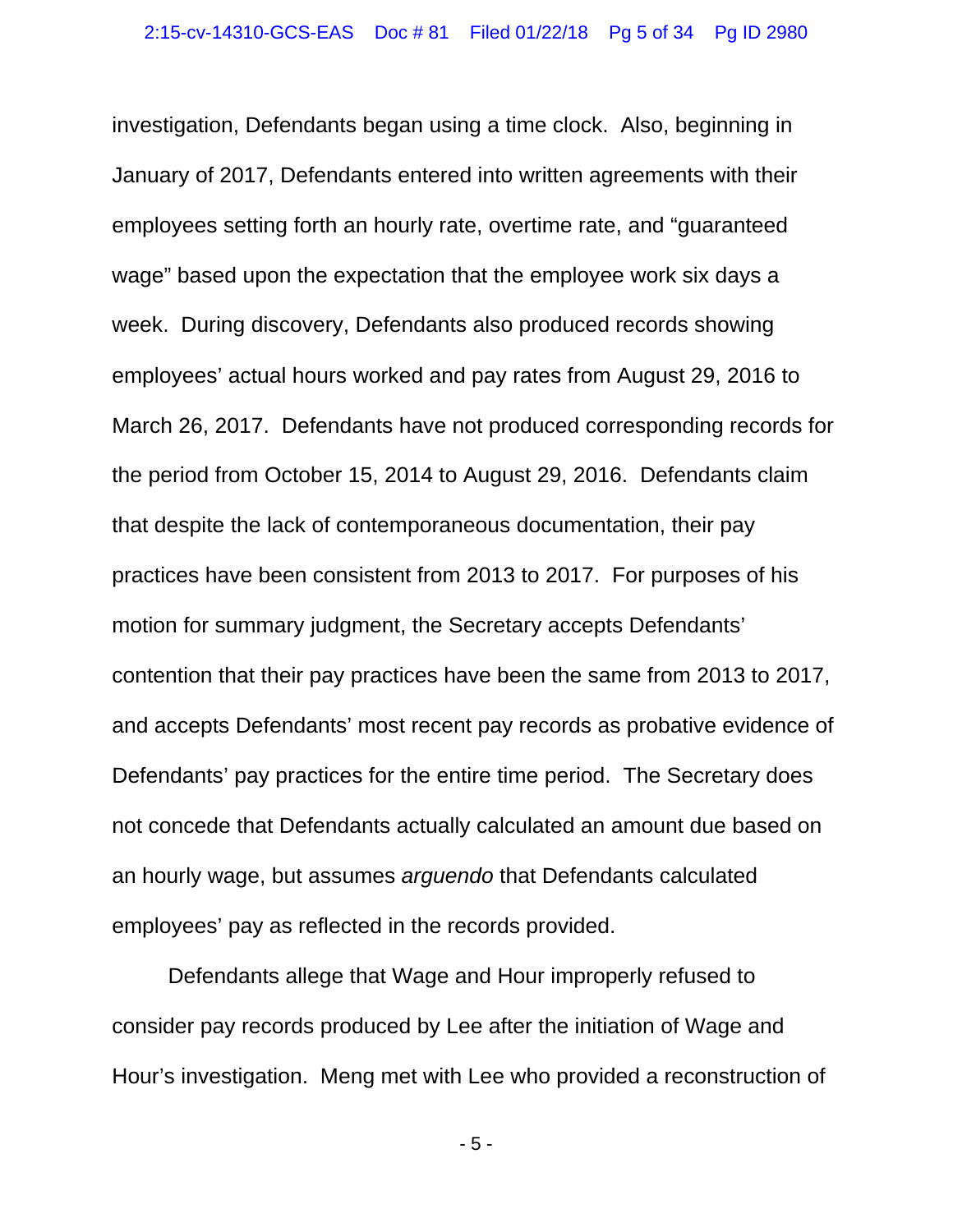hours worked and hourly rates for a few selected employees to demonstrate that their day rates included overtime. (Doc. 54-16, Ex. M at ¶ 13, 14). In her reconstructions, which Lee entitled "payroll ledgers," Lee calculated the hourly and overtime pay according to an algebraic equation. First, Lee took the weekly pay for an employee and then used the following algebraic equation to arrive at an alleged hourly and overtime rate: weekly salary =  $x*40 + (x*1.5) *13$  where "x" equals the hourly rate. Using this formula, Lee posits that Defendants paid the following hourly sums to its employees Ramiro, Song, and Luis: \$8.882, \$11.765, and \$10.084. The Secretary points out that these hourly rates do not make sense as employers do not generally use figures to the tenth of a percent for an hourly wage.

The Secretary also rejected Lee's alleged "payroll ledgers" because they did not match Hur's pay records. For example, Hur's records show that Jose Martin Fausto was paid \$22,371.03 for the period of September 1, 2013 to September 30, 2014, yet Lee's records show he was paid \$27,103.66, which amounts to a \$5,000 discrepancy which cannot be explained by the slight deviation between semi-monthly pay periods Hur used and weekly pay periods Lee used. (*Cf.* Doc. 54-10 with Doc 55-17) Similarly, Lee's and Hur's records as to Ramiro 2 amounts to a \$4,000

- 6 -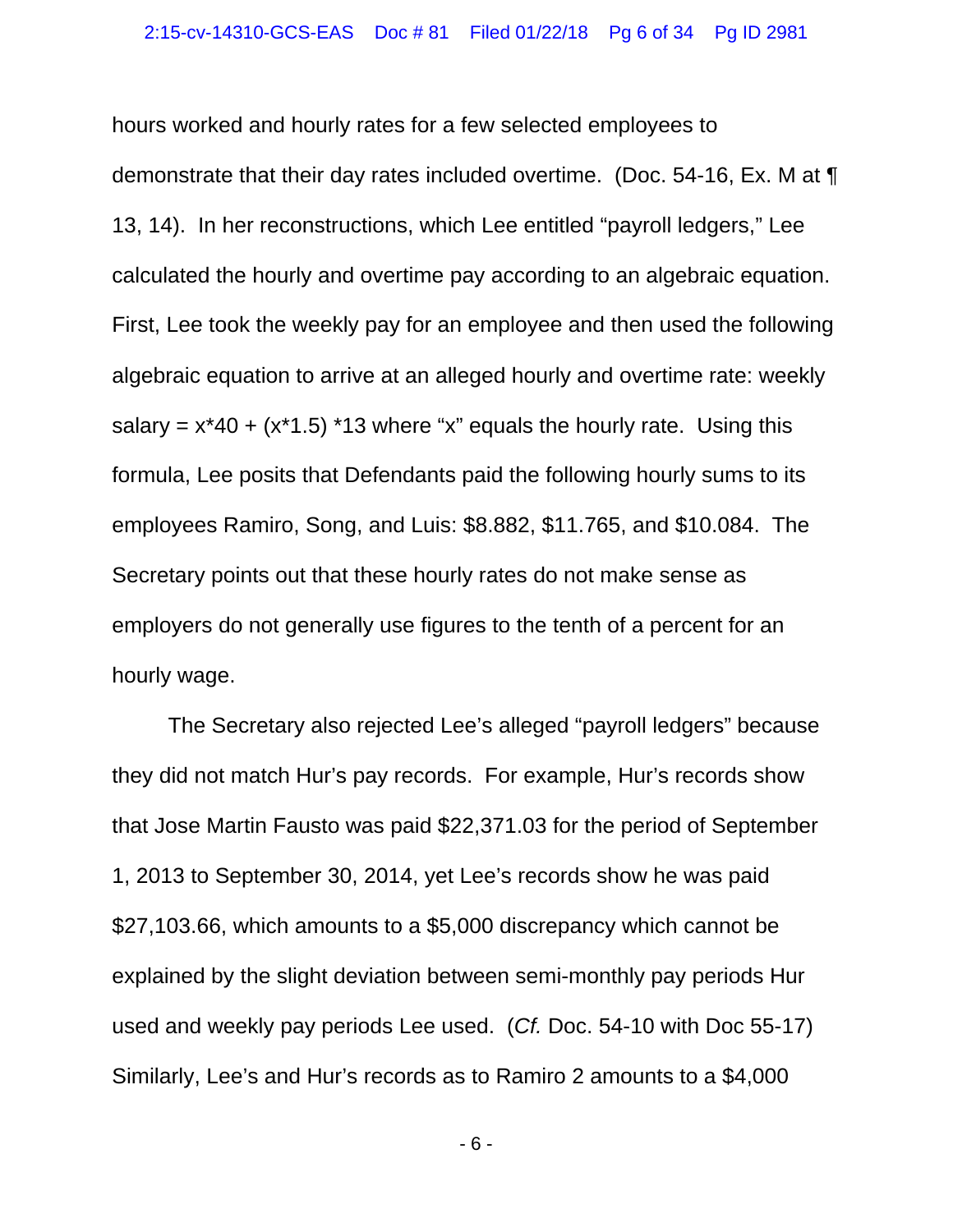discrepancy. *Id.* Based on these discrepancies, Wage and Hour declined to credit Lee's "payroll ledgers," where these admitted reconstructions were produced after the initiation of Wage and Hour's investigation, and conflicted with Hur's and Kim's prior representations about how pay was calculated.

The second reconstruction to demonstrate how overtime was included in the day rate was provided by Hur. His reconstruction involved figures regarding four employees which depicted hours worked, hourly rates, and alleged bonuses paid in addition to the hourly rate and overtime pay. (Doc. 54-21, Ex. R). The Secretary also declined to consider the second reconstruction which incorporated deductions and bonuses never mentioned by Hur and Kim in their initial interviews, which conflicted with Lee's reconstruction, and which did not appear on previously produced pay records. According to Meng, "[i]t appeared to me that Defendants were attempting to "back into" the numbers using different schemes to make it appear as though they were paying overtime." (Doc. 54-16, Ex. M at ¶ 15).

 According to the Defendants, Seoul Garden pays its employees a "guaranteed wage" or a flat rate for each day worked. Defendants allege that they reached the "guaranteed wage" by negotiating with each employee as to the salary he or she desires, assuming working a six day

- 7 -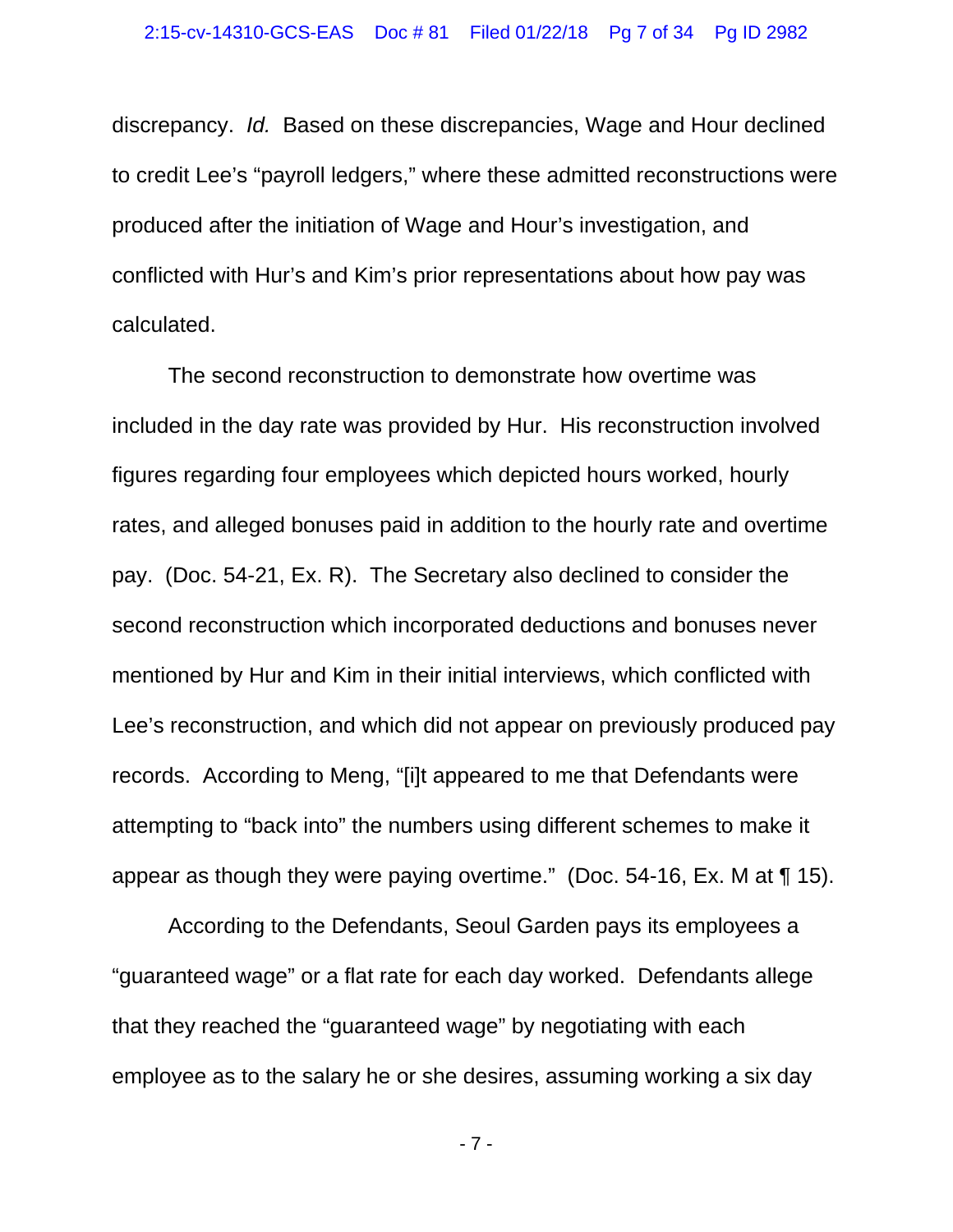week, regardless of the actual hours worked. Defendants then work backwards, calculating an hourly, and overtime rate for work in excess of 40 hours, with each employee, to arrive at the guaranteed rate. Defendants claim they pay each employee based on hours recorded on the time clock at the set hourly rate and overtime rate at one-and-one-half times the set hourly rate. If the amount based on the hourly rate computation is less than the employee's "guaranteed wage," then Defendants promise to pay a bonus to reach the "guaranteed wage." Each pay period, an employee receives twice his "guaranteed wage" payment as long as he or she works 12 days, regardless of his or her actual hours worked. As a result of this system, the bonus increases when an employee works less hours, and decreases when an employee works more hours. In some cases, a negative bonus was calculated. If an employee works less than 12 days, Defendants subtract a flat day rate, calculated by dividing the guaranteed rate by 12, to arrive at the amount due.

 Based on the investigation's findings and discovery, the Secretary alleges that Defendants owe \$112,212.85 in unpaid overtime for the period of September 11, 2013 through March 26, 2017. (Doc. 54-16, Ex. M at ¶ 20). To arrive at her figure for back wages owing, the Secretary used the total amount paid each pay period, divided by the total hours worked, to

- 8 -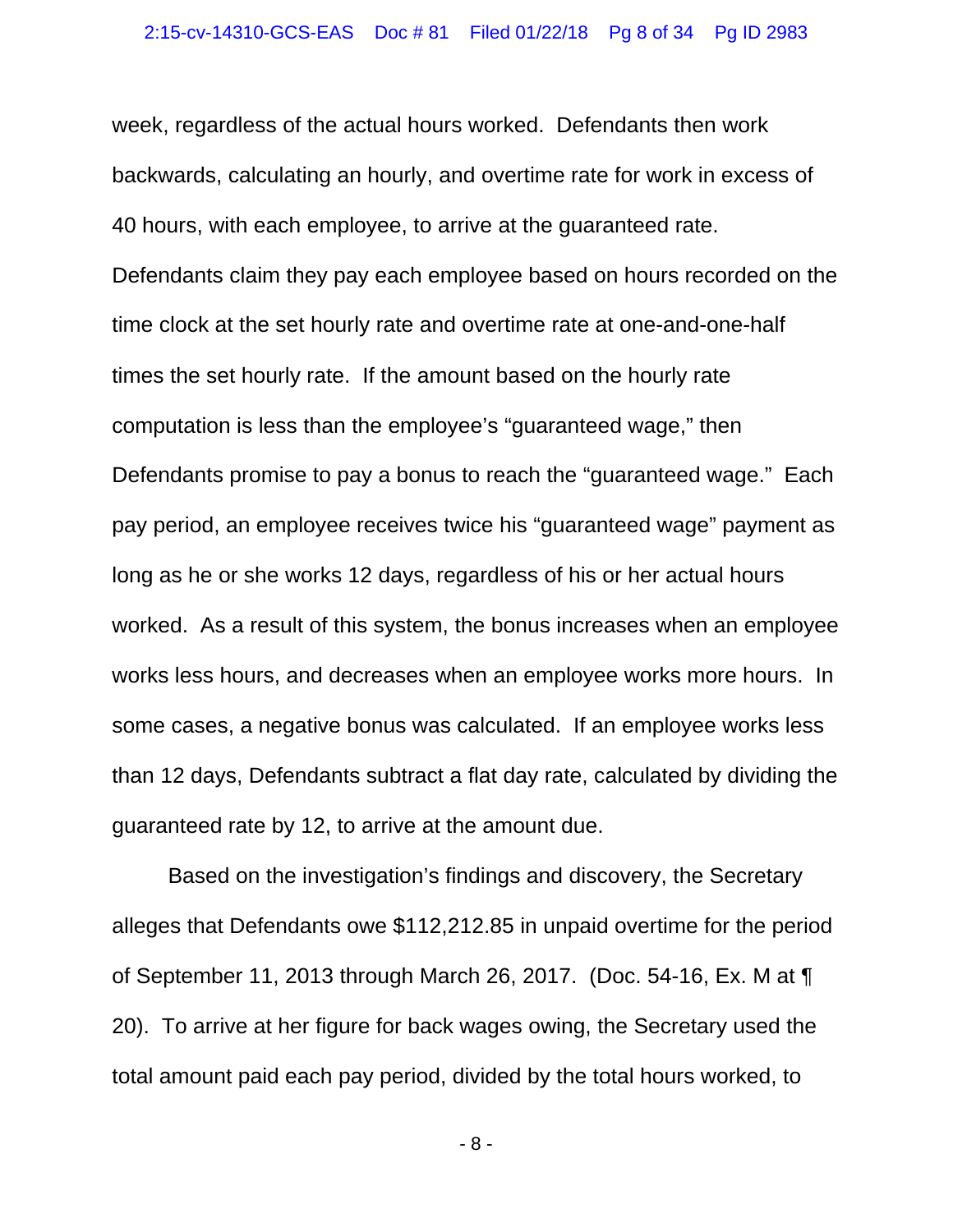determine the regular hourly rate. Defendants argue this method is flawed because it used an inconsistent hourly rate with the rate varying by as much as \$4.00 per week for some employees. Defendants also argue the method is flawed because calculating the regular rate this way led to a very high hourly late that far exceeded the prevailing wage rate for restaurant positions in Ann Arbor as set by the Department of Labor. For example, the Secretary calculated a cook's hourly rate as high as \$17.00 per hour, yet the prevailing wage rate set by the Department of Labor is \$7.25 per hour. (Doc. 55-5, Ex. 4 at 58, PgID 1447). The Secretary then calculated the overtime pay as one-and-a-half times the regular rate multiplied by the overtime hours. The Secretary calculated wages for these dates based on Defendants' agreement to toll the statute of limitations from September 11, 2015 through December 11, 2015. Because the Secretary seeks damages within the two-year statute of limitations period for FLSA violations, the Secretary need not show "willfulness" as required to extend the statute of limitations period to three years.

 In addition, although Defendants claim some employees were paid generously, this is not true of all their employees. For example, cook's helper, Jose Ramiro Garcia Flores, and busboy Jose Neris Garcia-Flores, were paid less than minimum wage for 52 hours of work per week in 2013

- 9 -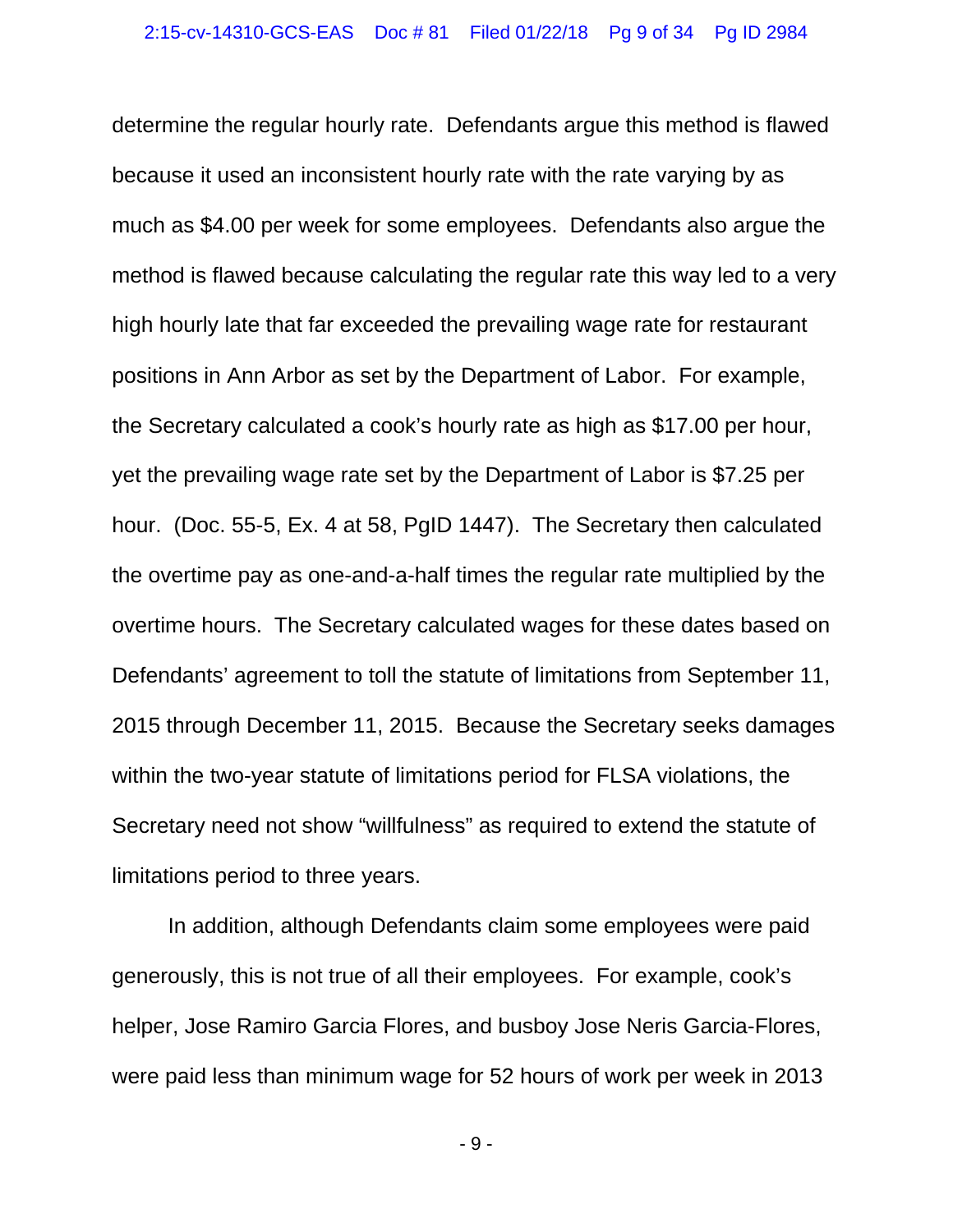to 2014. (Doc. 54-10, Ex. I). In their response brief, Defendants argue that the Secretary's own chart set forth in its response brief (Doc. 71 at PgID 2364) establishes that all of its employees were paid above minimum wage. However, the chart Defendants refer to is a summary based on the January 2017 employment contracts. The Secretary refers to the time period of 2013 to 2014 for the claim that Defendants paid some employees less than minimum wage. (Doc. 75 at PgID 2918).

 The Secretary previously filed a motion to amend to add eleven additional employees. The court granted the motion, reopened discovery, and allowed the parties to file supplemental briefs regarding these employees. Defendants filed a supplemental brief (Doc. 79) but the Secretary did not. In their supplemental brief, Defendants rely on the same methodology to explain their pay practices, namely that they agreed upon an hourly rate, overtime rate, "guaranteed wage," and "bonus to match" for those eleven employees. Defendants have attached spread sheets as to the eleven additional employees to this effect. In their supplemental brief, Defendants discuss two employees: Luis Alonso Aguinaga, and Tesus Gonzalo Aguinaga, both of whom were previously discussed in the Secretary's motion for summary judgment. Specifically, the Secretary determined that Tesus Gonzalo Aguinaga is owed \$2,218.80 in back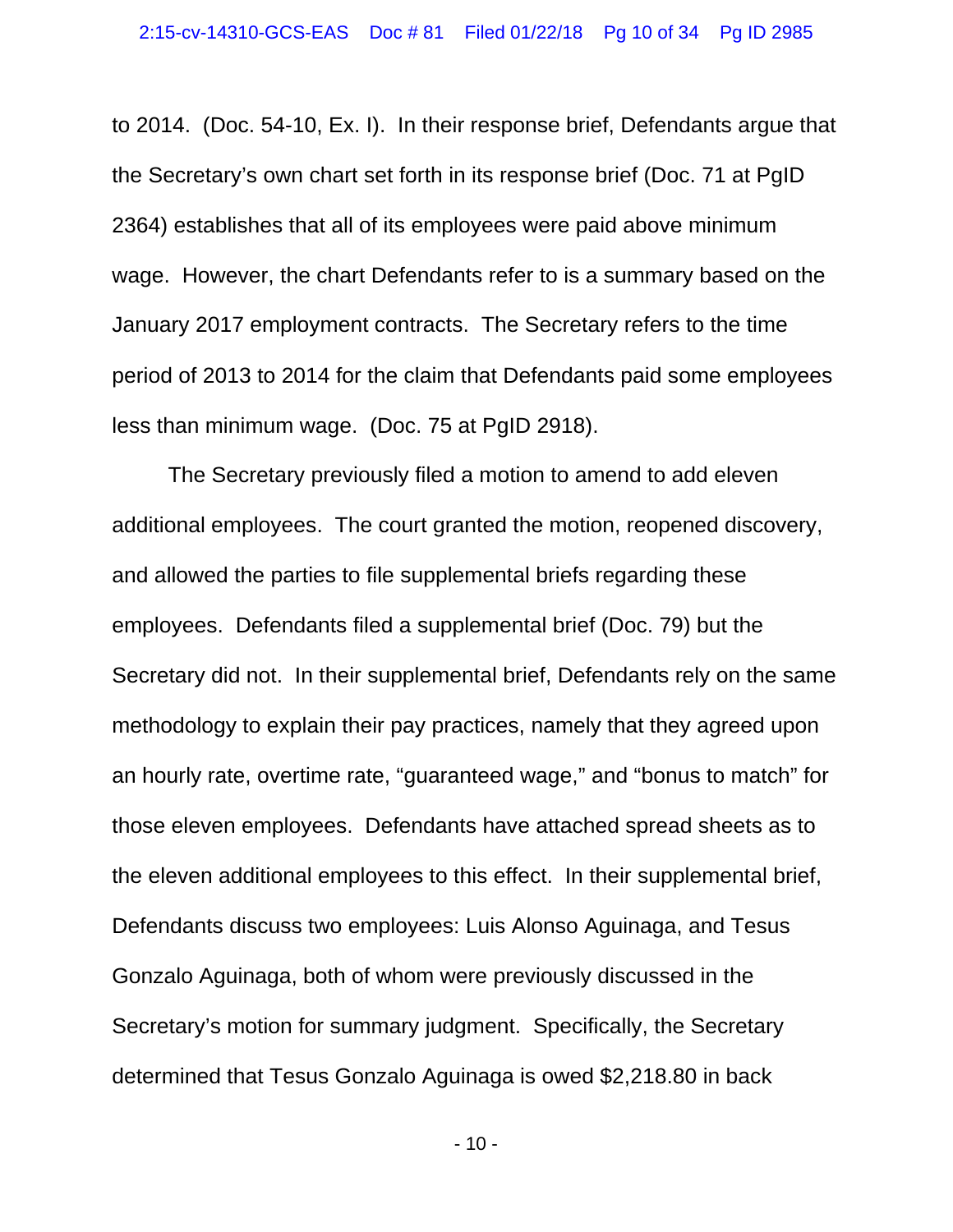wages, (Doc. 54-25, Ex. V PgID 1237) and that Luis Alonso Aguinaga is owed \$1,583.76 in back wages. *Id.* Given that these employees were previously discussed in the Secretary's original motion, it appears that the Secretary was in error when he sought to add these employees mistakenly believed to be previously unidentified. In any event, given that the Secretary did not file a supplemental brief, the court does not address those eleven employees to the extent they were not previously discussed in prior filings. The court has considered the pay records submitted by Defendants in connection with the supplemental brief, and finds that they reiterate the same methodology previously presented to the court in support of Defendants' motion for summary judgment and in response to the Secretary's motion. Thus, the court relies on its discussion of Defendants' pay records in connection with the parties' original summary judgment motions below, without specific reference to the supplemental records.

### **II. Standard of Law**

Federal Rule of Civil Procedure 56(c) empowers the court to render summary judgment "forthwith if the pleadings, depositions, answers to interrogatories and admissions on file, together with the affidavits, if any, show that there is no genuine issue as to any material fact and that the

- 11 -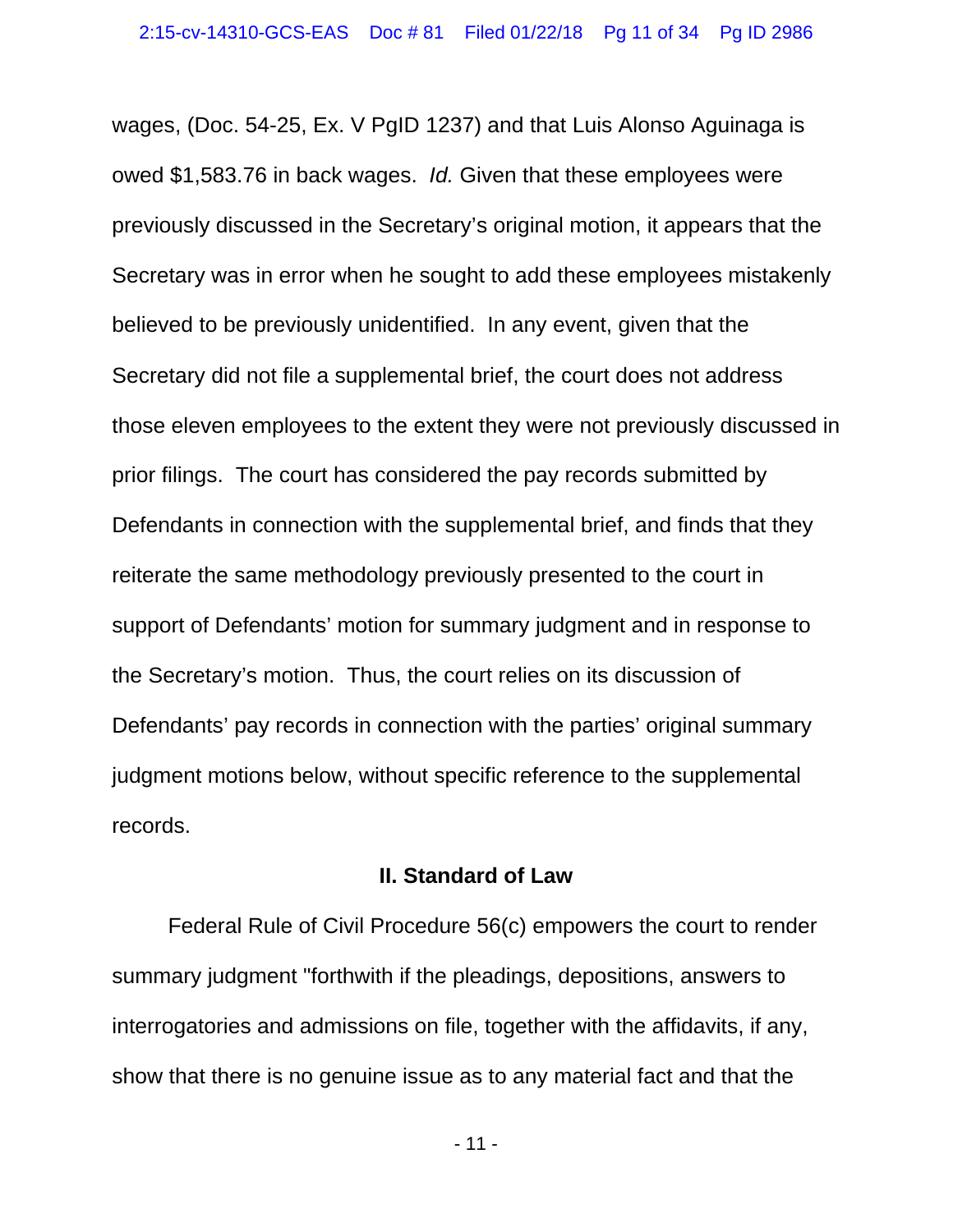moving party is entitled to judgment as a matter of law." *See Redding v. St. Eward*, 241 F.3d 530, 532 (6th Cir. 2001). The Supreme Court has affirmed the court's use of summary judgment as an integral part of the fair and efficient administration of justice. The procedure is not a disfavored procedural shortcut. *Celotex Corp. v. Catrett*, 477 U.S. 317, 327 (1986); *see also Cox v. Kentucky Dep't of Transp.*, 53 F.3d 146, 149 (6th Cir. 1995).

 The standard for determining whether summary judgment is appropriate is "'whether the evidence presents a sufficient disagreement to require submission to a jury or whether it is so one-sided that one party must prevail as a matter of law.'" *Amway Distributors Benefits Ass'n v. Northfield Ins. Co.*, 323 F.3d 386, 390 (6th Cir. 2003) (*quoting Anderson v. Liberty Lobby, Inc.*, 477 U.S. 242, 251-52 (1986)). The evidence and all reasonable inferences must be construed in the light most favorable to the non-moving party. *Matsushita Elec. Indus. Co., Ltd. v. Zenith Radio Corp.*, 475 U.S. 574, 587 (1986); *Redding*, 241 F.3d at 532 (6th Cir. 2001). "[T]he mere existence of *some* alleged factual dispute between the parties will not defeat an otherwise properly supported motion for summary judgment; the requirement is that there be no *genuine* issue of *material* fact." *Anderson v. Liberty Lobby, Inc.*, 477 U.S. 242, 247-48 (1986) (emphasis in original);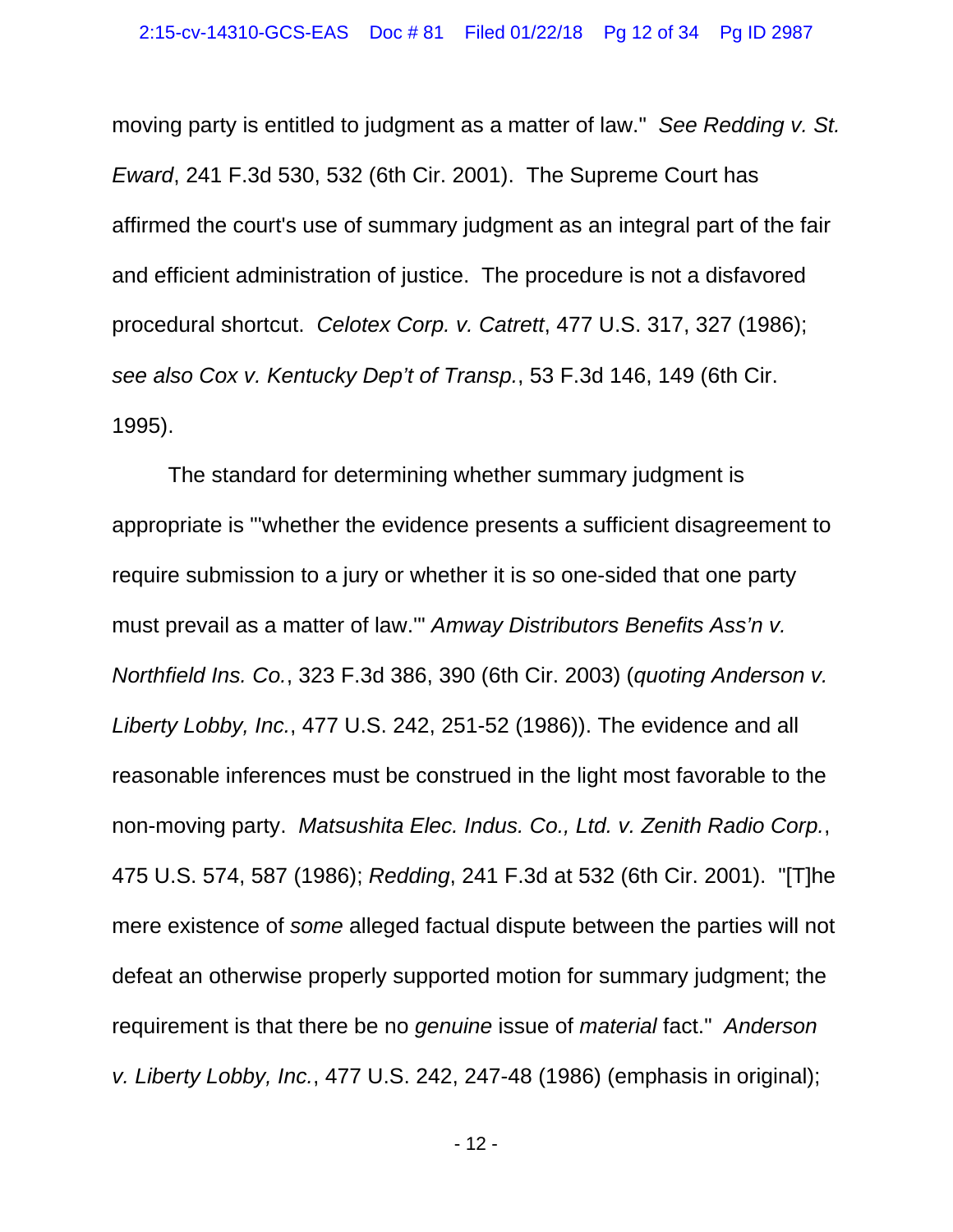*see also National Satellite Sports, Inc. v. Eliadis, Inc.*, 253 F.3d 900, 907 (6th Cir. 2001).

 If the movant establishes by use of the material specified in Rule 56(c) that there is no genuine issue of material fact and that it is entitled to judgment as a matter of law, the opposing party must come forward with "specific facts showing that there is a genuine issue for trial." *First Nat'l Bank v. Cities Serv. Co.*, 391 U.S. 253, 270 (1968); *see also McLean v. 988011 Ontario, Ltd.*, 224 F.3d 797, 800 (6th Cir. 2000). Mere allegations or denials in the non-movant's pleadings will not meet this burden, nor will a mere scintilla of evidence supporting the non-moving party. *Anderson*, 477 U.S. at 248, 252. Rather, there must be evidence on which a jury could reasonably find for the non-movant. *McLean*, 224 F.3d at 800 (*citing Anderson*, 477 U.S. at 252).

#### **III. Analysis**

Defendants are correct that they paid some of their employees quite well, but this cannot save Defendants from their responsibility to maintain adequate records under the FLSA, and to pay overtime for work in excess of 40 hours per week. The method Defendants used to pay their employees violates the FLSA because they used a "guaranteed wage" that does not account for actual hours worked, and did not pay overtime at one

- 13 -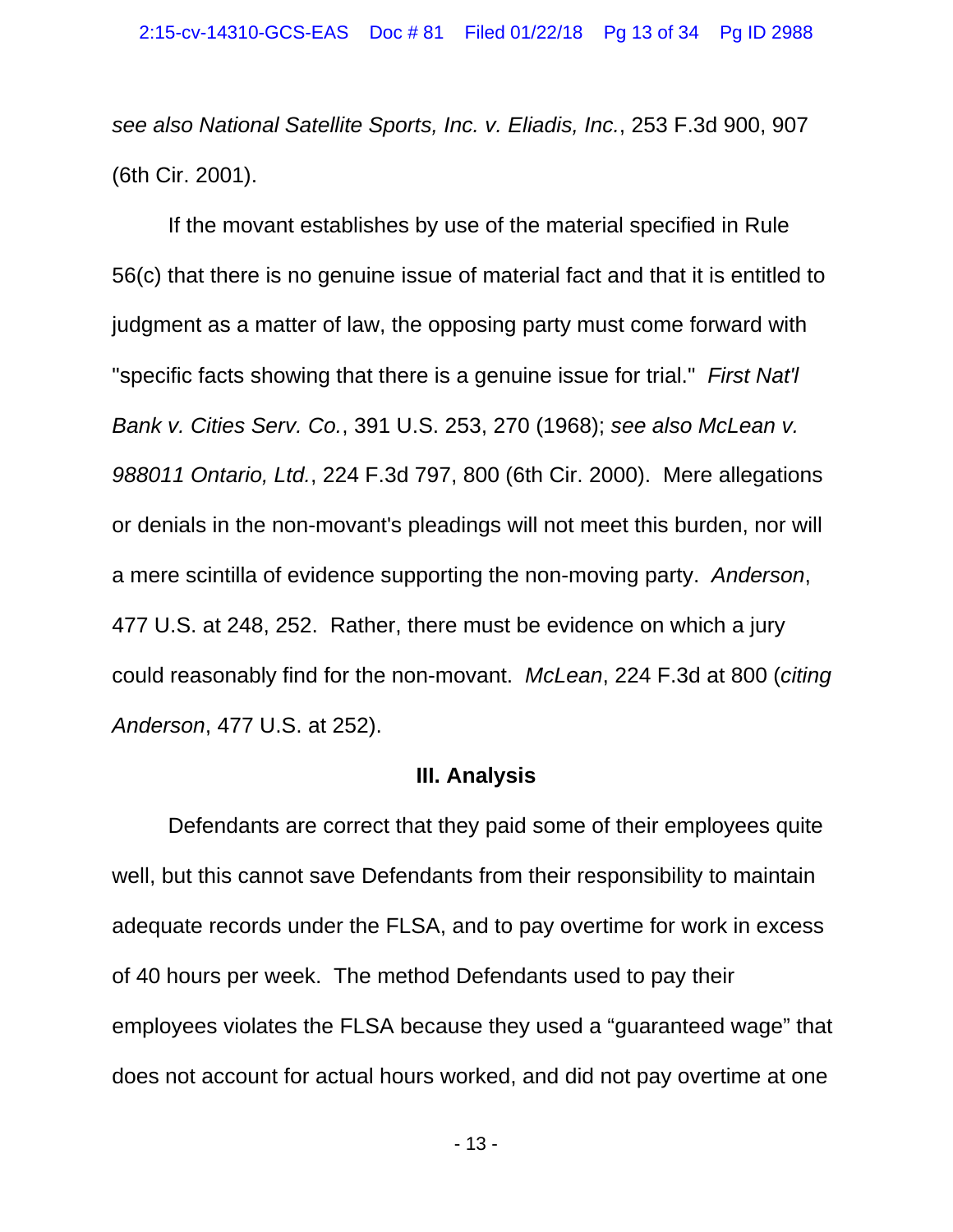and one-half times the employees' "regular rate."

#### A. Overtime Violations

Defendants violated the FLSA by failing to compute each employee's regular rate on a workweek by workweek basis for purposes of calculating overtime. The FLSA prohibits an employer from employing a non-exempt employee for more than 40 hours per week, unless the employee is compensated at time and a half times the hours worked at the regular rate in excess of 40 hours. 29 U.S.C. § 207(a)(1).

 Defendants argue that they can agree on a "regular rate" at any amount they desire, as long as the rate is in excess of the minimum wage, and that because they paid their employees in excess of the minimum wage, they are not in violation of the FLSA. In support of this argument, they rely on *Walling v. Youngerman-Reynolds Hardwood Co.*, 325 U.S. 419, 424 (1945). *Youngerman* fails to support Defendants here. In that case, longshoreman were guaranteed a set hourly rate and overtime rate, or an "incentive" rate based on actual work completed on a piecemeal basis, whichever was greater. *Id.* Based on the way the work was performed, the "incentive" rate was always triggered; thus, the workers were always paid the "incentive" rate which amounted to some \$.59 per hour, which was higher than the contractual overtime rate of \$.52 per hour.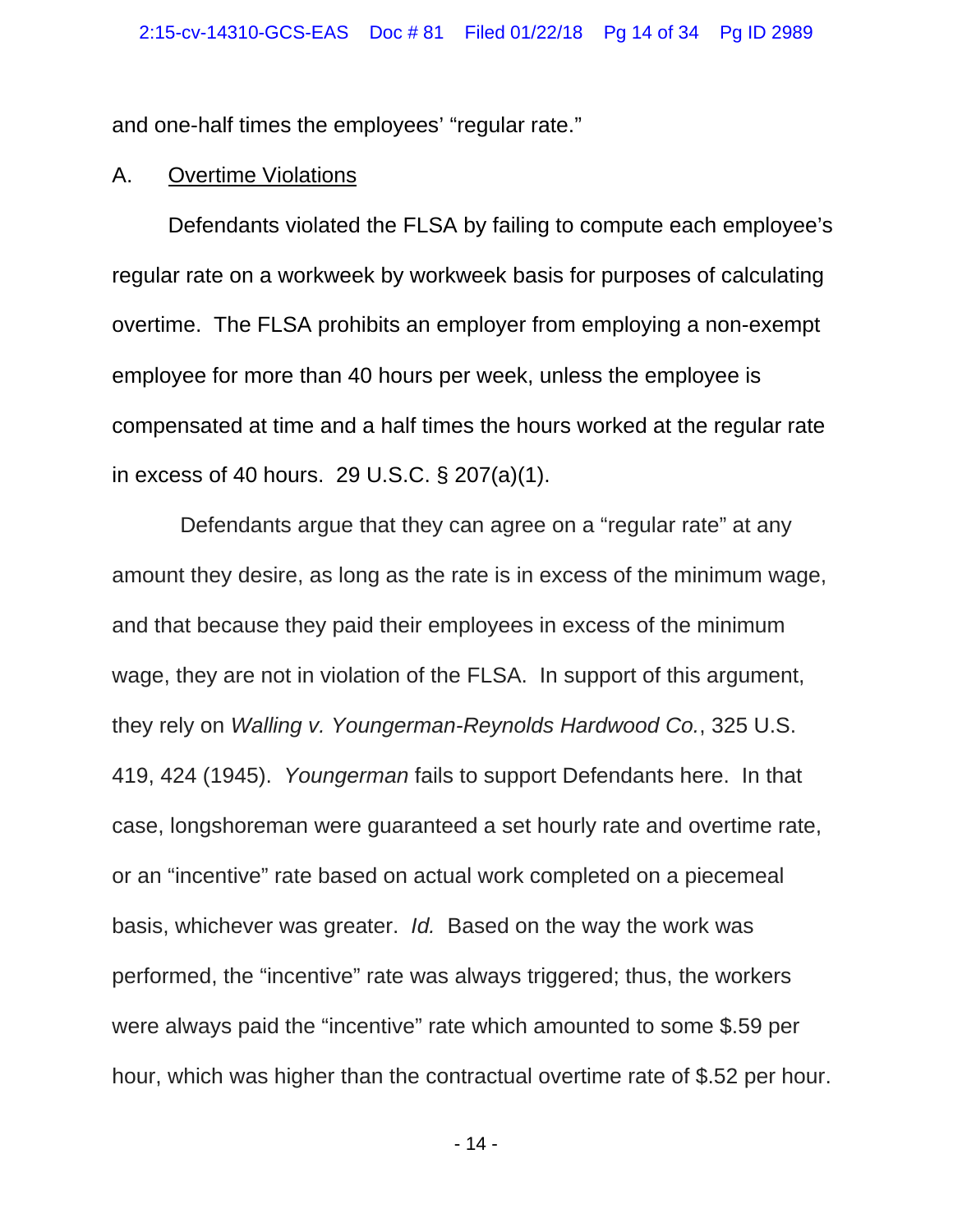*Id.* at 425. Accordingly, in determining the "regular rate" for purposes of calculating overtime due, the Supreme Court used the "incentive rate," not the agreed upon hourly and overtime rate, ruling that it must consider the economic realities of how the longshoreman were paid in determining FLSA compliance. *Id.* As a result, the longshoreman were all entitled to overtime pay beyond the amount they had agreed upon based on the realities of how they were actually paid. The Supreme Court found that the "incentive" rate violated the FLSA because the "regular rate" should have been calculated by dividing the number of hours worked by the total "incentive" rate and basing overtime as time and a half the "regular rate." *Id.*

Similarly, Defendants here cannot rely on the hourly and overtime rate allegedly agreed upon with their employees, because the court must consider how the employees were actually paid. It is undisputed that the "guaranteed wage" for Defendants' employees usually exceeded the amount agreed upon for hourly and overtime pay based on the addition of the so called "bonus to match." For reasons discussed more fully later in this opinion, the FLSA and its accompanying regulations require that the "bonus to match" must be included in the "total remuneration" in calculating the "regular rate." 29 C.F.R. § 778.109; 778.208. Contrary to Defendants'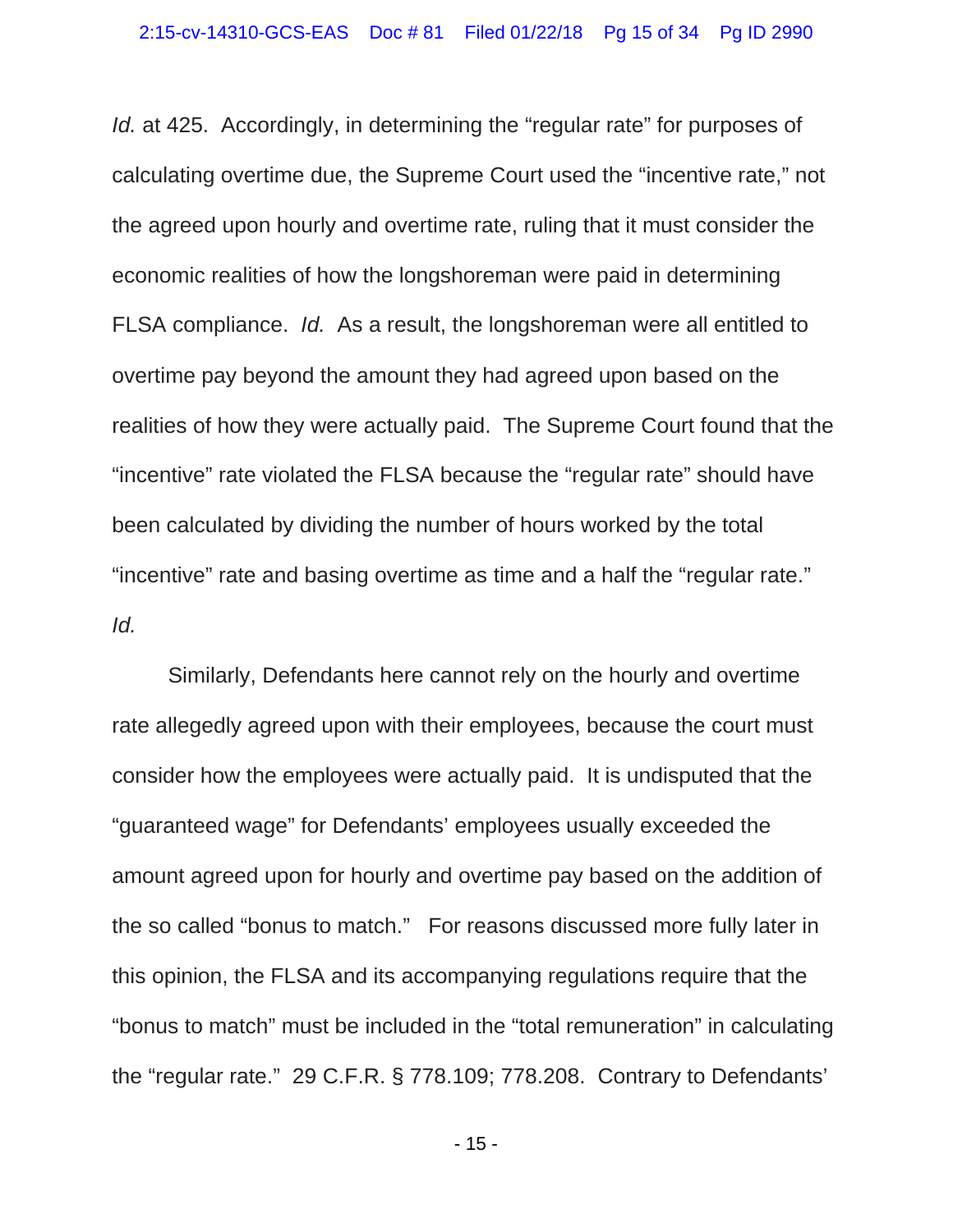argument, it is simply not true that an employer satisfies the dictates of the FLSA merely by paying its employees minimum wage. The Supreme Court has recognized that the FLSA does not merely guarantee a worker that she or he will paid at the minimum wage, but the FLSA guarantees that a worker shall be paid overtime even where his or her wages exceed the minimum wage. *Bay Ridge Oper. Co. v. Aaron*, 334 U.S. 446, 460 (1948).

 Defendants are incorrect that their "guaranteed wage" amounted to a "regular rate." The term "regular rate" is governed by statute and is defined to "include all remuneration for employment paid to . . . the employee." 29 U.S.C. § 207(e). There are eight statutory exceptions to the rule that all remuneration must be considered in determining the "regular rate," 29 U.S.C. § 207(e)(1)-(8), but Defendants have not argued that any of the exceptions apply here.  $1$  Indeed, the exceptions "are to be interpreted narrowly against the employer, and the employer bears the burden of showing that an exception applies." *Newman v. Advanced Tech. Innovation Corp.*, 749 F.3d 33, 36 (1st Cir. 2014) (citation and internal

 $\overline{a}$ 

<sup>&</sup>lt;sup>1</sup> The FLSA expressly provides that overtime premiums need not be considered in determining the "regular rate," 29 U.S.C. § 207(e)(5), else employers would be required to pay overtime on top of overtime; however, Defendants have not argued this exception applies nor could they as they have not shown that they paid extra compensation for hours worked in excess of eight in a day or in excess of the maximum workweek, rather they paid a flat rate regardless of hours worked.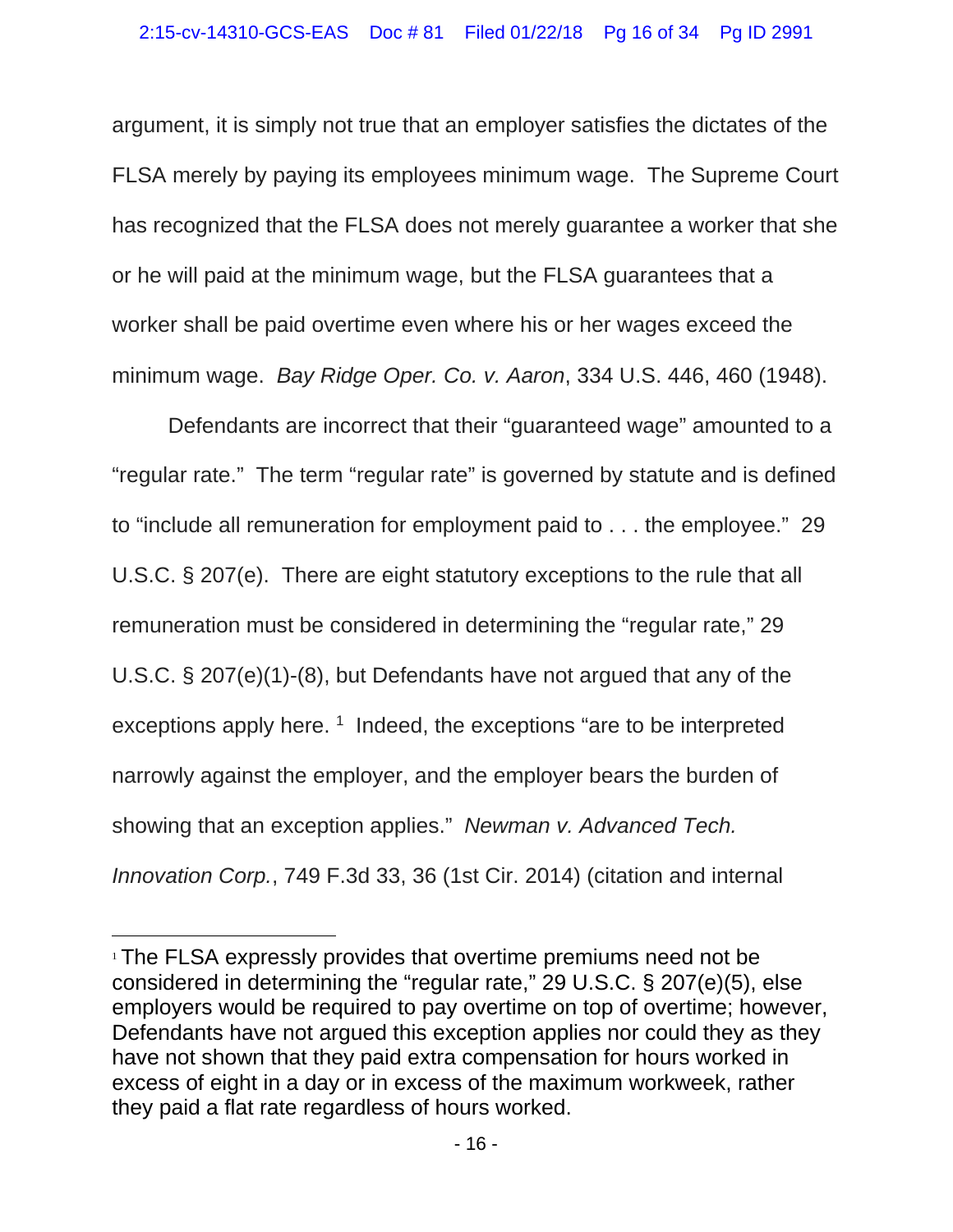quotation marks omitted). The "regular rate" is an hourly rate, and is calculated by dividing "all remuneration for employment" (except statutory exclusions) paid to the employee by total hours worked. 29 C.F.R. § 778.109. Where the parties agree on a weekly wage inclusive of regular and overtime compensation, the "regular rate" of pay is calculated by dividing an employee's weekly salary by the number of scheduled hours worked and his or her overtime compensation is assessed at time and a half his or her regular rate. *See Smiley v. E.I. Dupont De Nemours & Co.*, 839 F.3d 325, 330 (3d Cir. 2016); *Chavez v. City of Albuquerque*, 630 F.3d 1300, 1312 (10th Cir. 2011); *Mumbower v. Callicott*, 526 F.2d 1183, 1187 (8th Cir. 1975) (citing *149 Madison Ave. Corp. v. Asselta*, 331 U.S. 199, 204 (1947)). The regulations provide that an employee's "regular rate is determined by totaling all the sums received at such day rates or job rates in the workweek and dividing by the total hours actually worked." 29 C.F.R. § 778.112. The regular rate includes an employee's "total remuneration" and includes bonuses. 29 U.S.C. § 207(e); 29 C.F.R. § 778.109; 778.208. The employee is then entitled to "extra half-time pay at this rate for all hours worked in excess of 40 in the workweek." 29 U.S.C. § 207(a).

Although the FLSA does not require employers to compensate their employees on an hourly basis, "the overtime compensation due to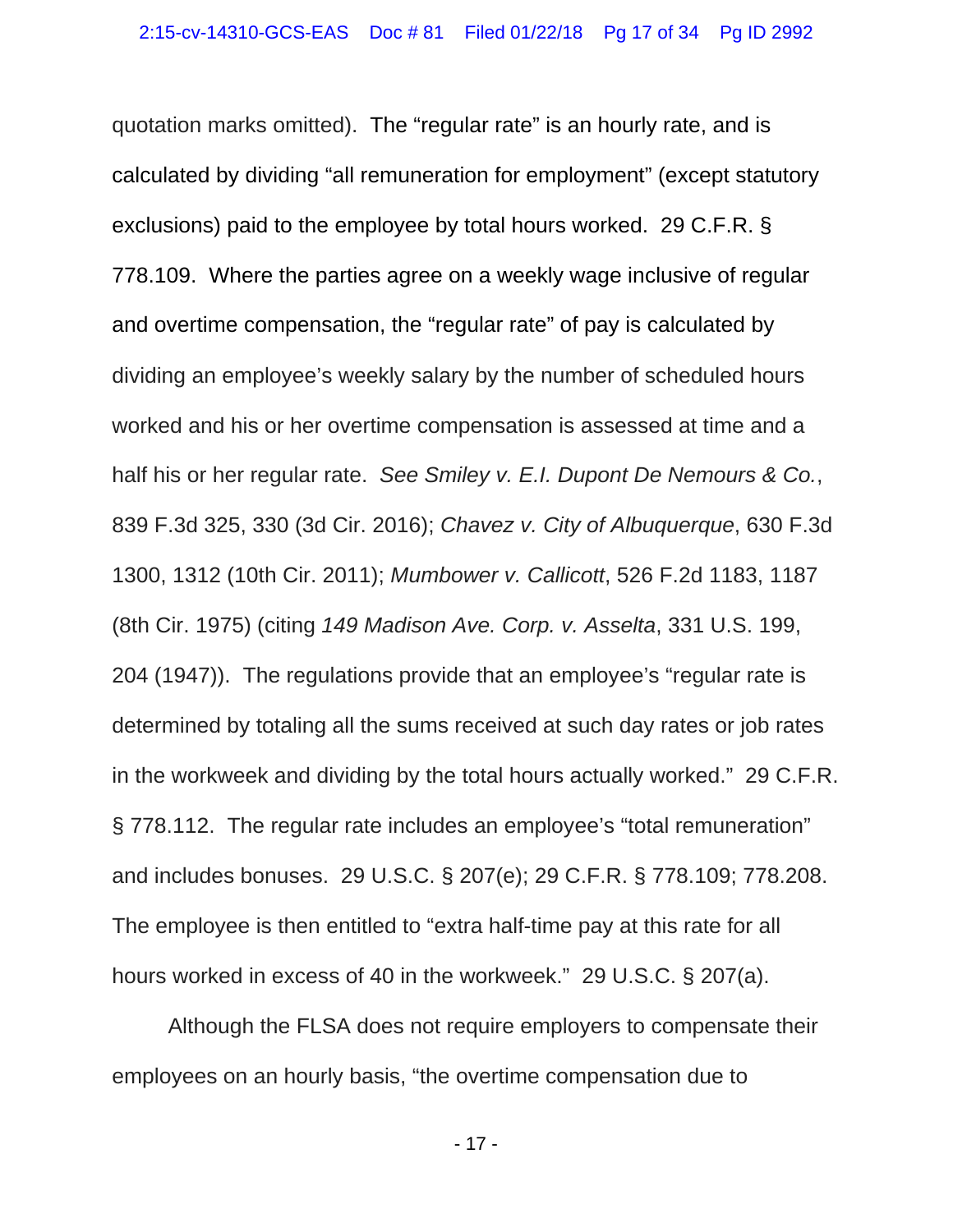employees must be computed on the basis of the hourly rate derived therefrom, and therefore, it is necessary to compute the regular hourly rate of such employees during each workweek." 29 C.F.R. § 778.109. The "regular rate" will necessarily fluctuate when an employee's hours vary. 29 C.F.R. § 778.108. In this case, Defendants paid their employees a flat day rate, regardless of the hours worked. The Secretary calculated overtime due by performing a mathematical computation to determine the "regular rate." The Secretary used the total remuneration as the dividend, and the hours worked as the divisor, to determine the "regular rate" as the quotient. Using this calculation, the Secretary determined that Defendants failed to pay overtime at one and a half times the regular rate for any of their employees. Defendants have failed to show that the Secretary's calculations do not comport with the strictures of the FLSA. Accordingly, Defendants' pay practices violate the FLSA's requirement for overtime compensation under 29 U.S.C. § 207(a) and the Secretary is entitled to summary judgment.

### B. Defendants Failed to Comply with Section 7(g)(3)

Defendants argue that they complied with Section 7(g)(3) of the FLSA which provides an exception from the general rules regarding overtime compensation, and allow employers to pay their employees a "basic" rate

- 18 -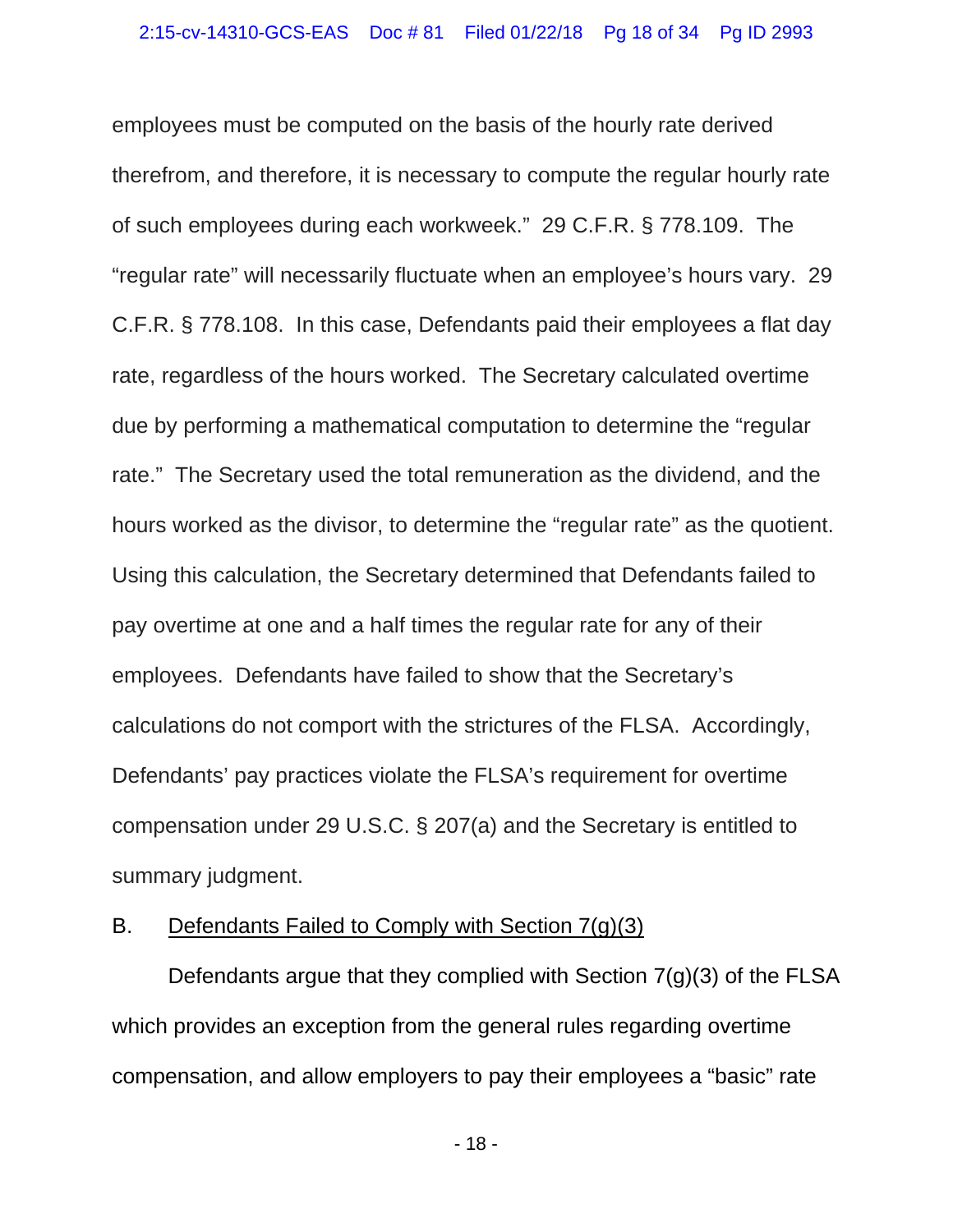of pay in certain circumstances. Specifically, 29 U.S.C. § 207(g)(3)

provides:

No employer shall be deemed to have violated subsection (a) by employing any employee for a workweek in excess of the maximum workweek applicable to such employee under such subsection if, pursuant to an agreement or understanding arrived at between the employer and the employee before performance of the work, the amount paid to the employee for the number of hours worked by him in such workweek in excess of the maximum workweek applicable to such employee under such subsection-- . . .

 **(3)** is computed at a rate not less than one and one-half times the rate established by such agreement or understanding as the basic rate to be used in computing overtime compensation thereunder: *Provided*, That the rate so established shall be authorized by regulation by the Administrator as being substantially equivalent to the average hourly earnings of the employee, exclusive of overtime premiums, in the particular work over a representative period of time;

and if (i) the employee's average hourly earnings for the workweek exclusive of payments described in paragraphs (1) through (7) of subsection (e) are not less than the minimum hourly rate required by applicable law, and (ii) extra overtime compensation is properly computed and paid on other forms of additional pay required to be included in computing the regular rate.

29 U.S.C. § 207(g)(3). The Secretary responds that Defendants failed to

comply with Section 7(g)(3) because (1) contemporaneous records do not

support the exception, (2) the overtime compensation did not include the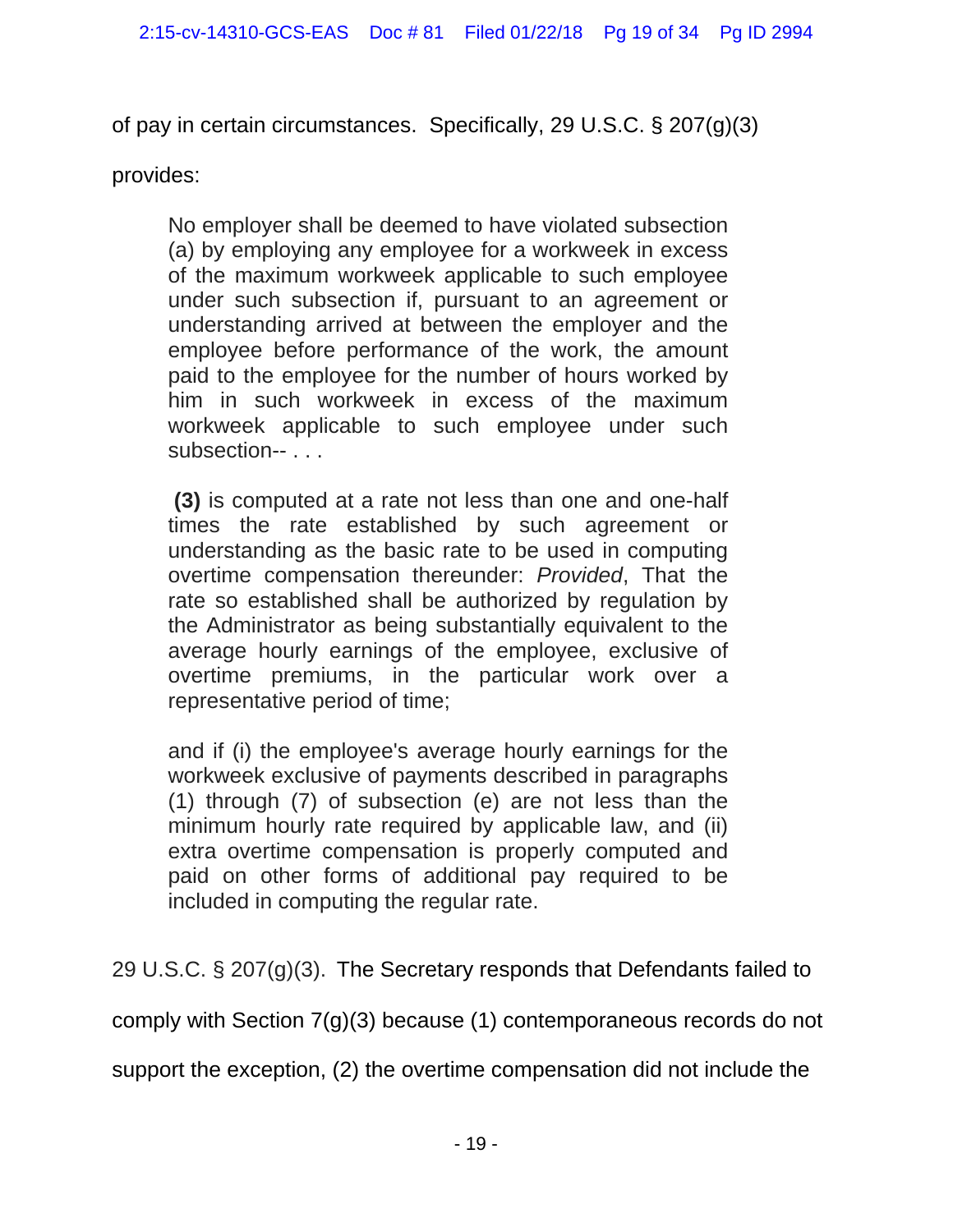non-discretionary bonuses, (3) employees pay fluctuated based on days worked not hours, (4) employee's basic wage cannot be less than minimum wage, and (5) the rate is not authorized by the regulations. The court considers each argument in turn.

#### 1. Contemporaneous Records Do Not Support Exception

First, during the Wage and Hour investigation, Defendants failed to provide any rates, basic or otherwise, for its employees, but used the "Xs" and "Os" method described earlier and a flat day rate for each employee. Thus, during the investigation, there is no contemporaneous proof that Defendants used the "basic" rate allowed by Section 7(g). Defendants have not submitted any proof that they reached an agreement with any of their employees regarding the use of such a rate until January, 2017. Beginning at that time, Defendants now have employment contracts with each of their employees agreeing on an hourly rate, an overtime rate, a guaranteed wage rate assuming six days worked per week, and a "bonus to match." The "guaranteed wage" is promised regardless of hours worked, and is to be reached by addition of a "bonus" where hours worked are insufficient to reach the "guaranteed wage." (Doc. 55-19). For the reasons discussed below, even those agreements are infirm.

Defendants rely on spread sheets created by their accountant Lee

- 20 -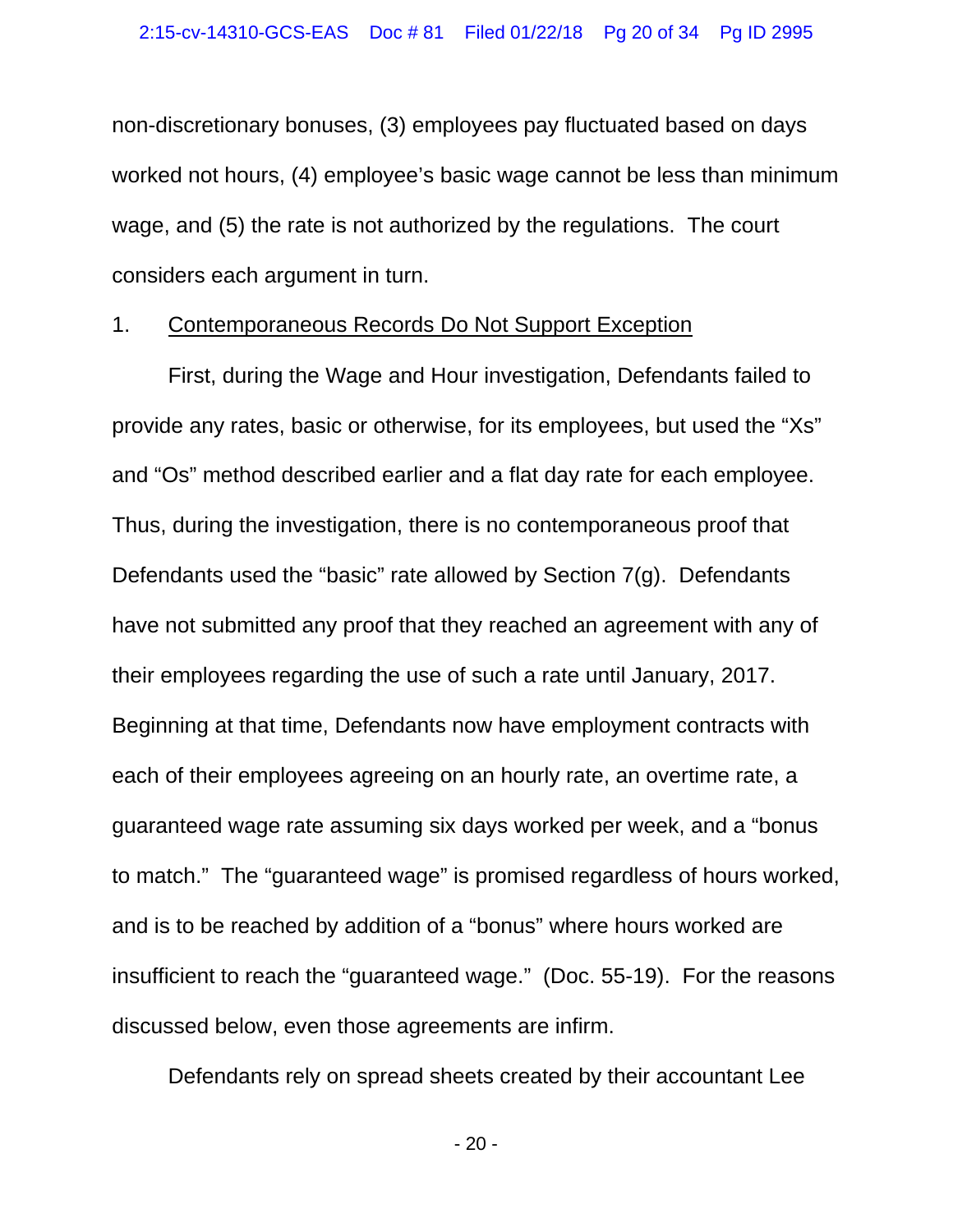purporting to show that they did in fact pay overtime and used a "basic" rate. Those records are deficient because they were not created contemporaneously, but were created by Lee in response to the Wage and Hour investigation. A review of those documents leads to the conclusion that they are not persuasive evidence of FLSA compliance. These records report than an employee's hourly wage to the tenth of a percent. For example, in her first reconstruction of pay records, Lee reports that the hourly rate of some employees was \$8.882 or \$7.951. (Doc. 54-20, 21, Ex. Q and R). In a later reconstruction of how employees were paid, Lee asserts that in addition to an hourly and overtime rate, employees were paid a "bonus to match" in order to supplement their pay in order to reach the "guaranteed wage." (Doc. 54-21, Ex. R). These records created long after employees were paid, do not support Defendants' claim that they complied with the FLSA. The calculations of hourly pay to the tenth of a percent, and the existence of the so called "bonus to match," are pay methods which neither the employer nor employees mentioned nor supported during the investigation period. These reconstructed attempts to show compliance with the FLSA fail as the FLSA does not allow this sort of non-contemporaneous record keeping. Also, as the Secretary argues, Defendants are trying to fit their square peg of record keeping into the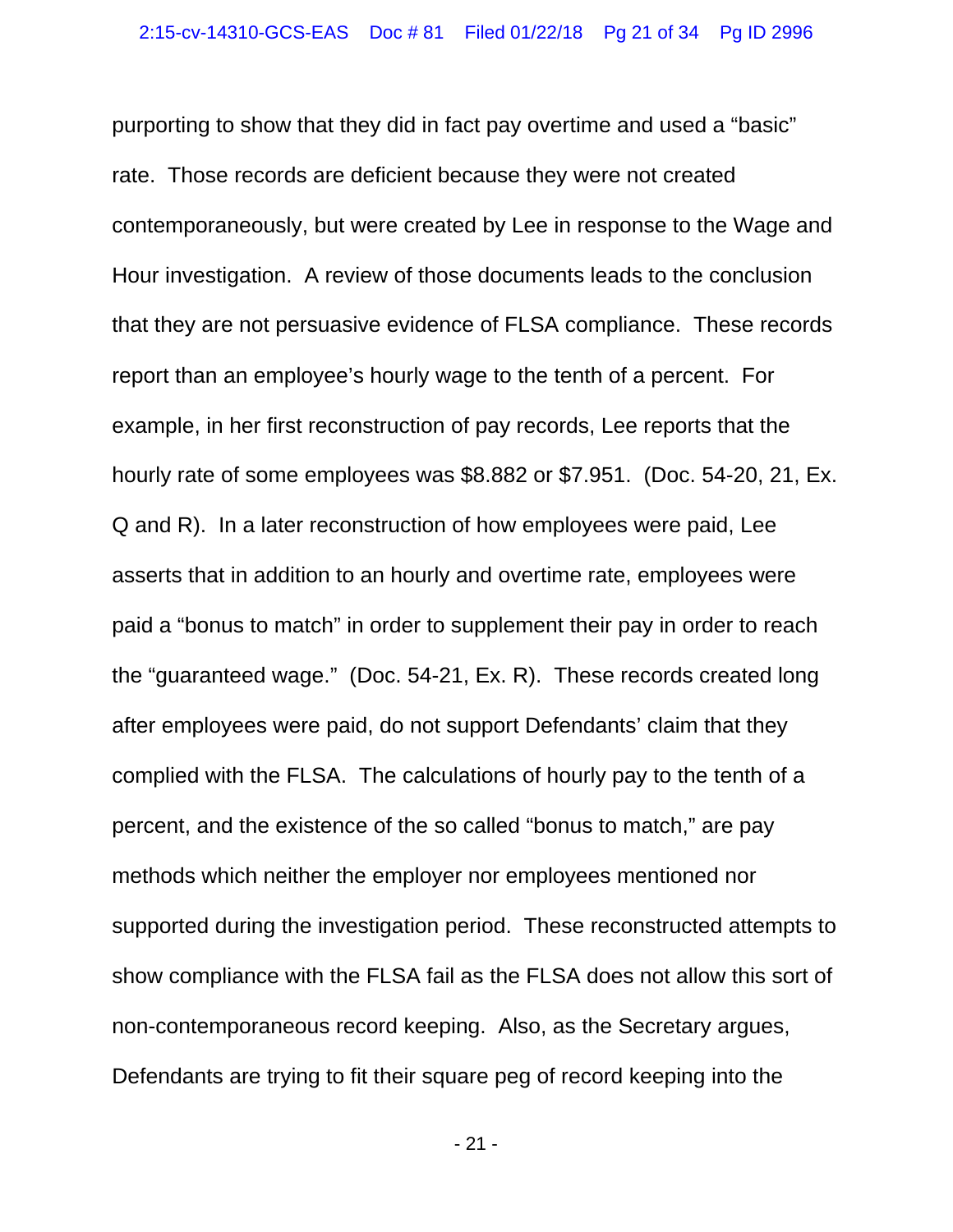round peg required by Section 7(g) to no avail.

Although it is possible that Defendants might have paid employees the same wages had they complied with the FLSA recordkeeping and overtime requirements, this does not excuse them from FLSA noncompliance here. In *Dole v. Trusty*, 707 F. Supp. 1074 (W.D. Ark. 1989), for example, after the Department of Labor began an investigation of an employer's method of paying its truck drivers the same flat rate regardless of the time involved in the route. *Id.* at 1075-76. The employer responded to the investigation by adopting two alternative methods of determining pay: (1) it calculated a variable hourly rate depending on how long the trip took after the fact, or (2) it used a fixed hourly rate but a variable bonus. Under either method, the employer paid its truckers the exact same amount that it had paid under its original flat rate compensation system. *Id.* at 1077. The district court found that the methods used violated the FLSA, but noted that nothing prevented the employer, through trial and error, from finding an hourly rate that approximated the result of the trip-rate arrangement. *Id.* The court recognized that the employer could reach the same result through compliance with the FLSA, as through the schemes it devised, but stressed that employers must comply with the methods chosen by Congress and the Secretary of choosing an hourly rate in advance and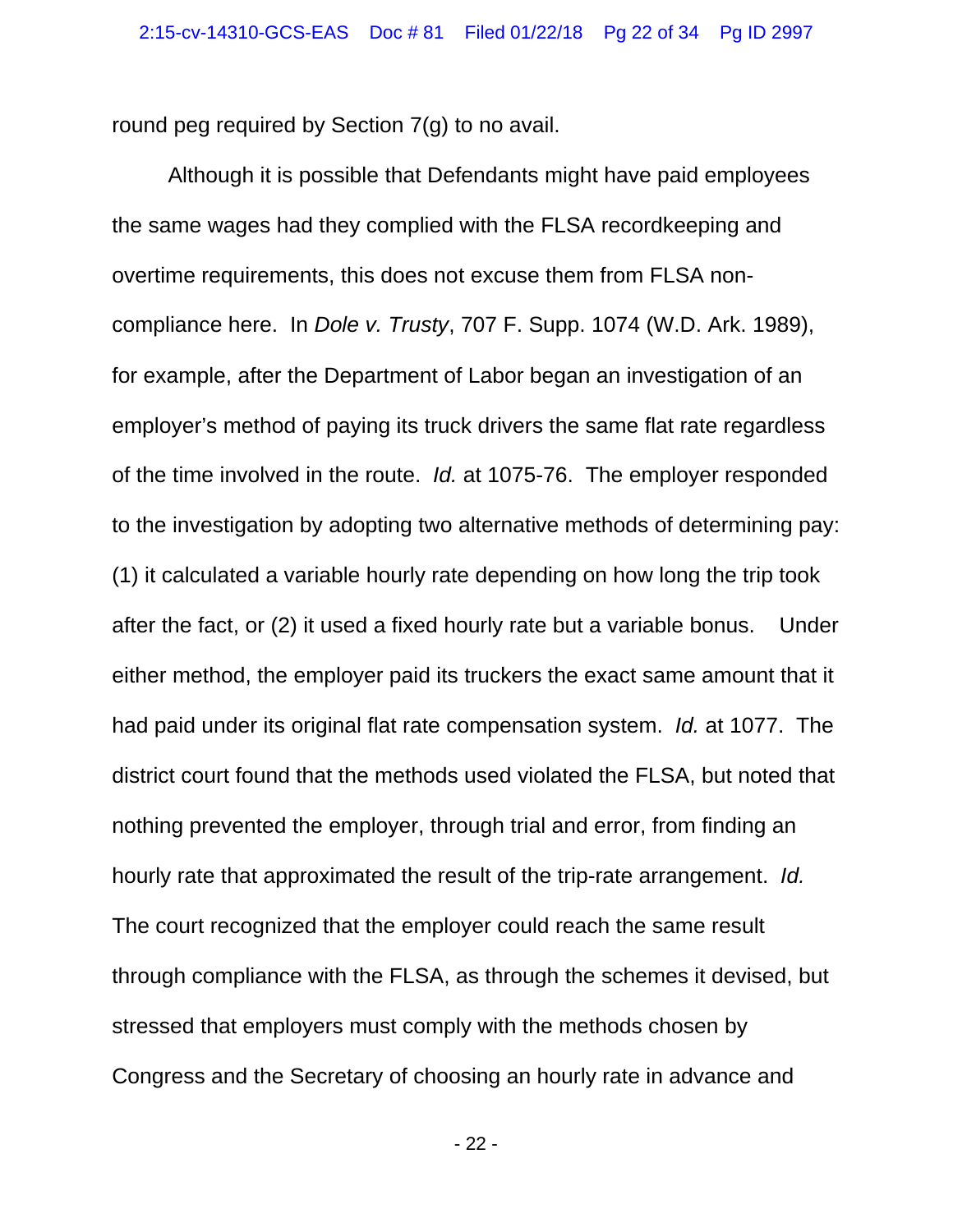change it only prospectively. *Id.*

The same situation exists here. It is possible that Defendants could pay their employees the same amounts if they selected an hourly rate and paid overtime compensation as required by the FLSA, as they did with their system of paying a "guaranteed wage," but what matters is not just the end result, but the methodology used. The reason for compliance is to ensure that employees are indeed paid overtime. Without adhering to the system required by the FLSA, employees lose the protection of that statute and have no way of proving that they are entitled to overtime pay. The Supreme Court has held that "when employers violate their statutory duty to keep proper records, and employees thereby have no way to establish the time spent doing uncompensated work, the remedial nature of [the FLSA] and the great public policy which it embodies" cannot be vindicated. *Tyson Foods, Inc. v. Bouaphakeo*, 136 S. Ct. 1036, 1047 (2016) (citation and internal quotation marks omitted); *see also Hoffmann–La Roche Inc. v. Sperling,* 493 U.S. 165, 173 (1989) ("The broad remedial goal of the statute should be enforced to the full extent of its terms").

 The Supreme Court has recognized that "[t]he legislative history of the Fair Labor Standards Act shows an intent on the part of Congress to protect certain groups of the population from substandard wages and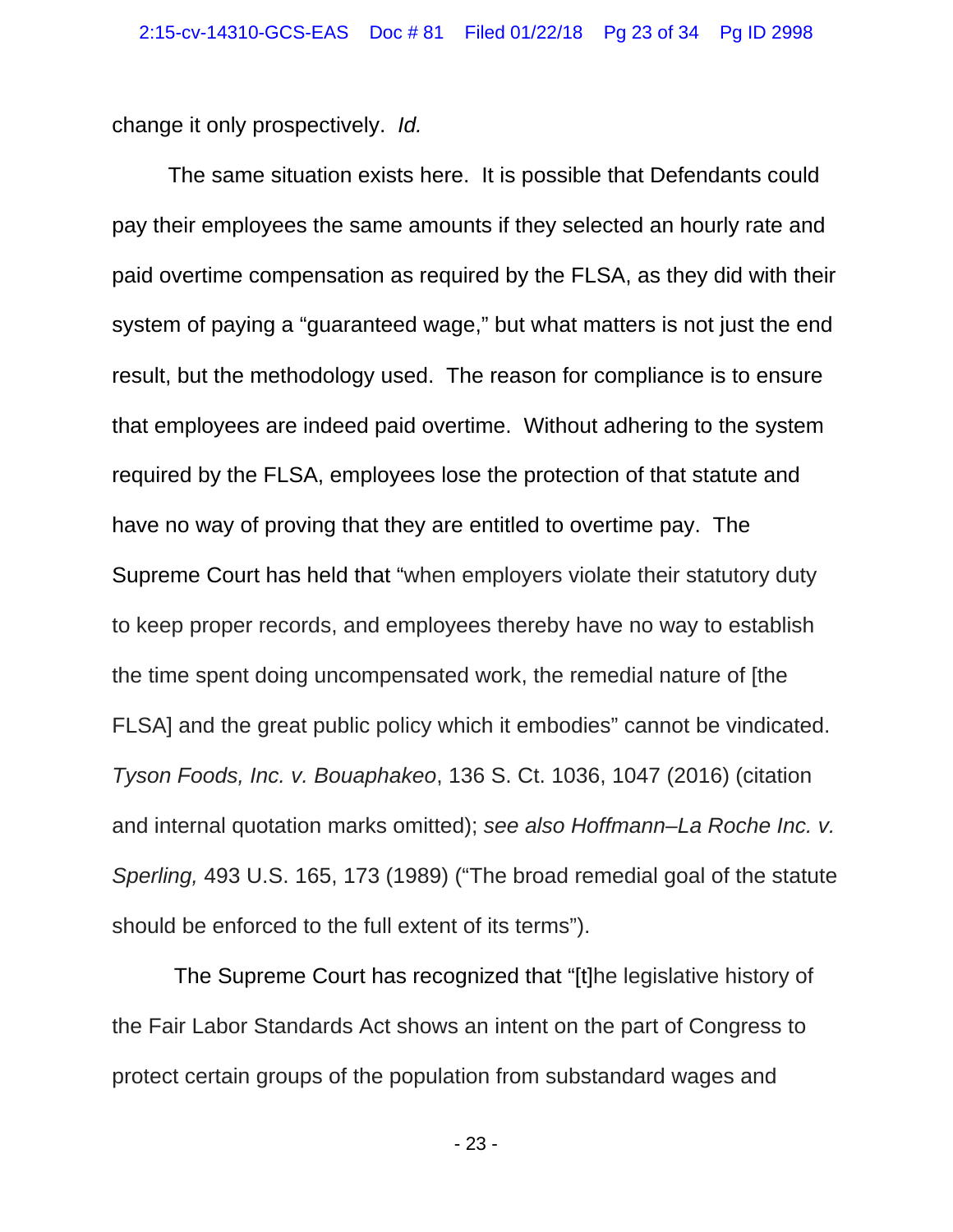excessive hours which endangered the national health and well-being and the free flow of goods in interstate commerce. The statute was a recognition of the fact that due to the unequal bargaining power as between employer and employee, certain segments of the population required federal compulsory legislation to prevent private contracts on their part which endangered national health and efficiency and as a result the free movement of goods in interstate commerce." *Brooklyn Sav. Bank v. O'Neil*, 324 U.S. 697, 706–07 (1945). Given the important policy reasons behind the FLSA to protect employees from the requirement of working excessive hours without adequate compensation, Defendants' method of paying a flat day rate to its employees violates the FLSA.

#### 2. Employment Contracts After January, 2017

Second, it is undisputed that Defendants can show no agreements with their employees prior to January, 2017 to pay them a set hourly rate, overtime, and a "bonus to match" to reach the "guaranteed wage." In the absence of such an agreement, Defendants cannot rely on Section 7(g) to avoid their obligations under the FLSA for all payments prior to January, 2017.

The court next considers whether Defendants are in compliance with Section 7(g) as of January, 2017 when Defendants entered into

- 24 -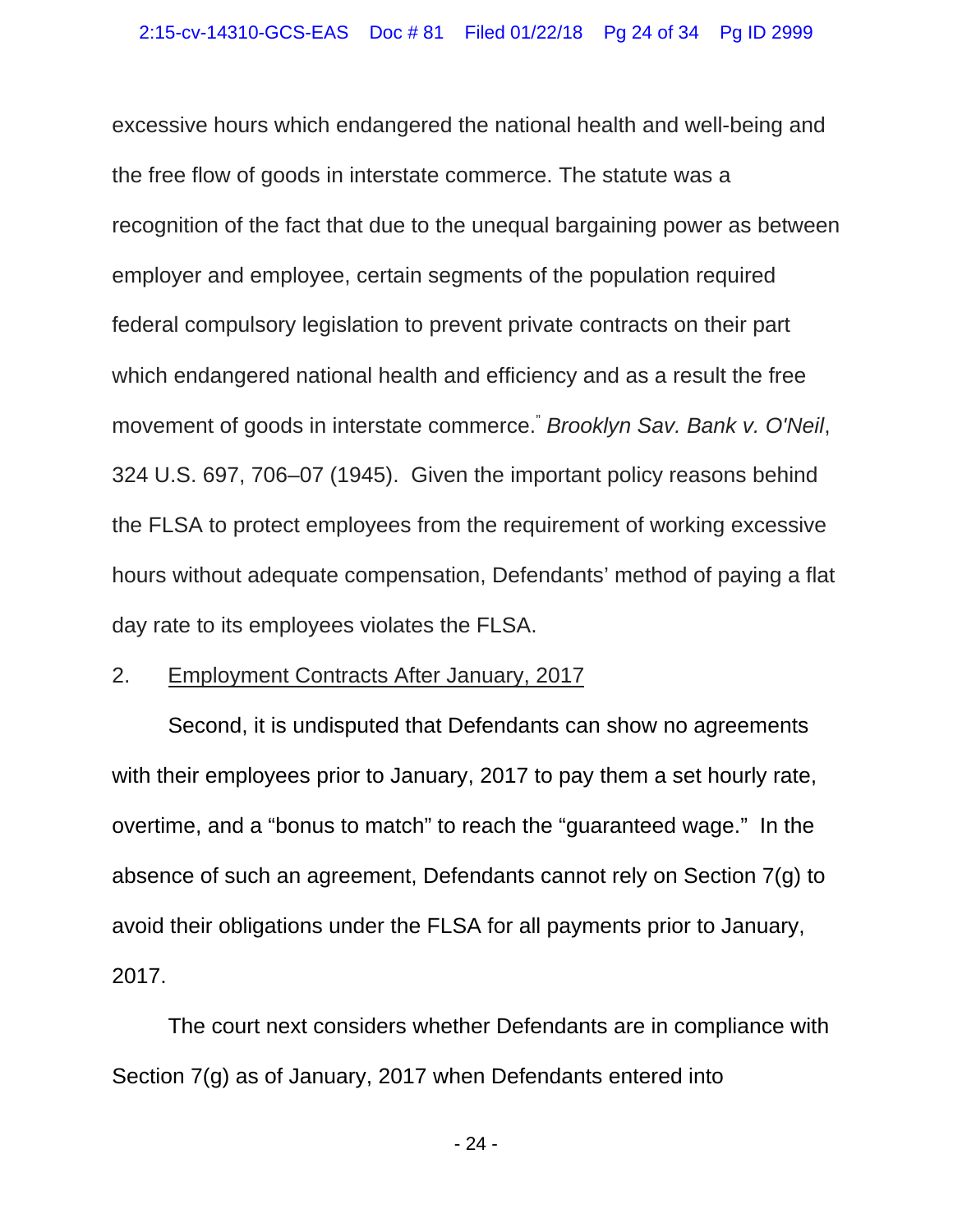employment contracts with their employees setting forth an hourly rate, overtime rate, "guaranteed wage," and "bonus to match," and finds that they are not. The "bonus to match" is the amount Defendants pay in excess of the hourly pay in order to meet the "guaranteed wage." For example, Defendants promised employee Park that he would be paid \$2,400 per biweekly pay period. Based on an hourly rate of \$17.00 per hour, he was owed \$2,308.17, and after deducting \$129 for rent, would have been paid \$2,179.175. However, because he was promised \$2,400, Defendants paid him a "bonus to match" of \$220.825. The oddity of using dollar figures to the tenth of a percent is indicative of the non-compliant nature of Defendants' calculations. Defendants continue to pay a day-rate and have devised an accounting scheme to suggest they are paying an hourly rate and overtime compensation.

Although Defendants can show an agreement with their employees to pay a "basic rate" after January, 2017, the agreements still fail to satisfy Section 7(g) because that provision of the FLSA requires that the overtime also be paid on "other forms of additional pay" which in this case would include the "bonus to match." 29 C.F.R. §§ 778.108, 778.208. In other words, the bonus needs to be included in the day-rate compensation for which overtime pay would be based. *See* 29 C.F.R. § 778.110(b). Section

- 25 -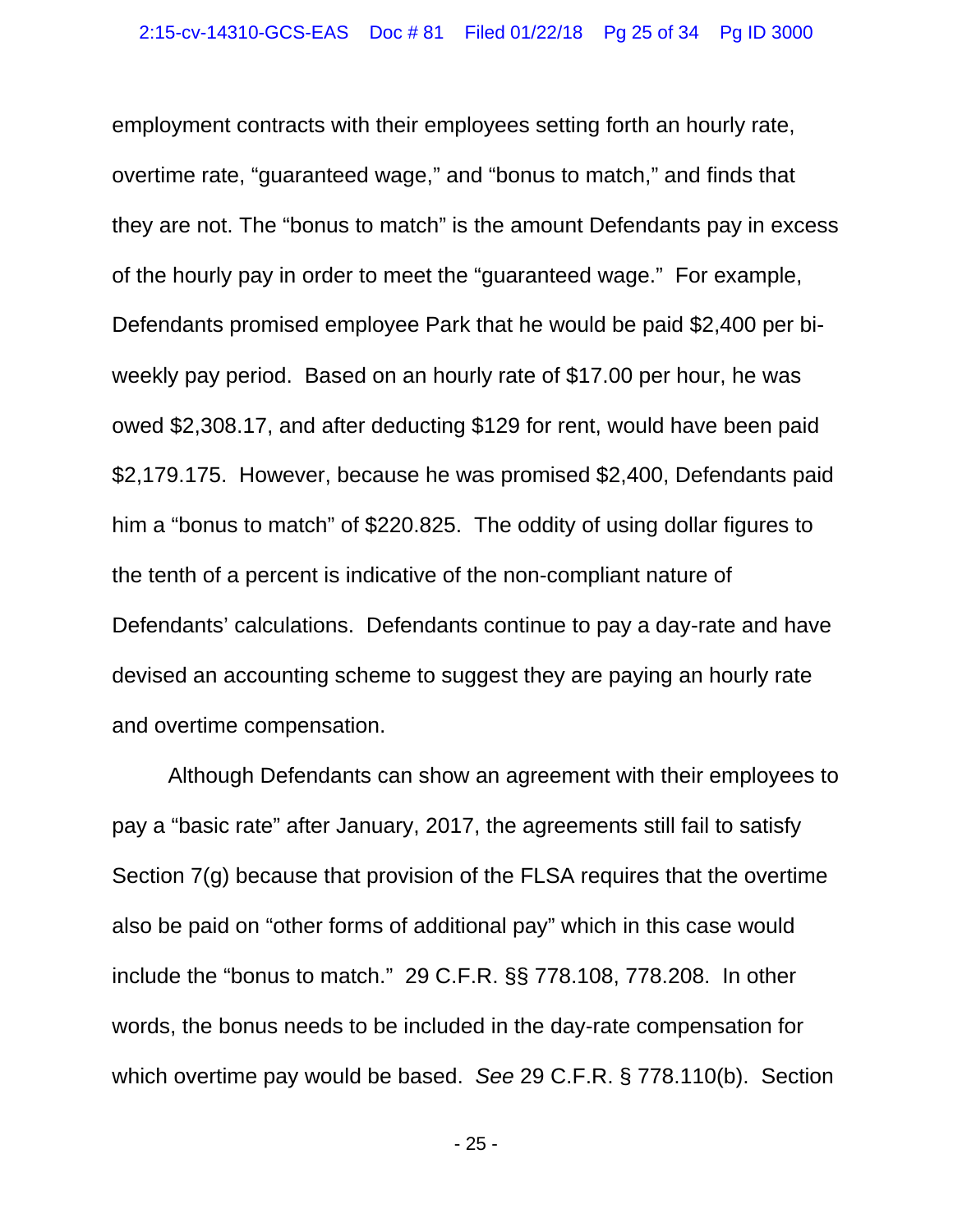778.110(b) explains how the bonus must be included in determining the

regular rate, such that an employee is due overtime compensation on any

bonus paid in addition to his or her hourly earnings:

(b) Hourly rate and bonus. If the employee receives, in addition to the earnings computed at the \$12 hourly rate, a production bonus of \$46 for the week, the regular hourly rate of pay is \$13 an hour (46 hours at \$12 yields \$552; the addition of the \$46 bonus makes a total of \$598; this total divided by 46 hours yields a regular rate of \$13). The employee is then entitled to be paid a total wage of \$637 for 46 hours (46 hours at \$13 plus 6 hours at \$6.50, or 40 hours at \$13 plus 6 hours at \$19.50).

29 C.F.R. § 778.110.

Even if the "bonus to match" is considered a true bonus, because it is non-discretionary, it must be included when computing the regular rate for overtime purposes. *See* 29 C.F.R. §§ 778.209(a), 778.211(b). Given the requirement that bonuses be included in compensation for purposes of determining the "regular rate," Defendants cannot rely on their "bonus to match" method of calculating pay to circumvent the requirements of the FLSA.

An examination of the so called "bonuses" supports a finding that Defendants' use of them is not compliant with the FLSA. The "bonuses" are different each week, becoming smaller the more an employee works, in some cases actually becoming negative numbers. (Doc 79-3 at PgID 2955,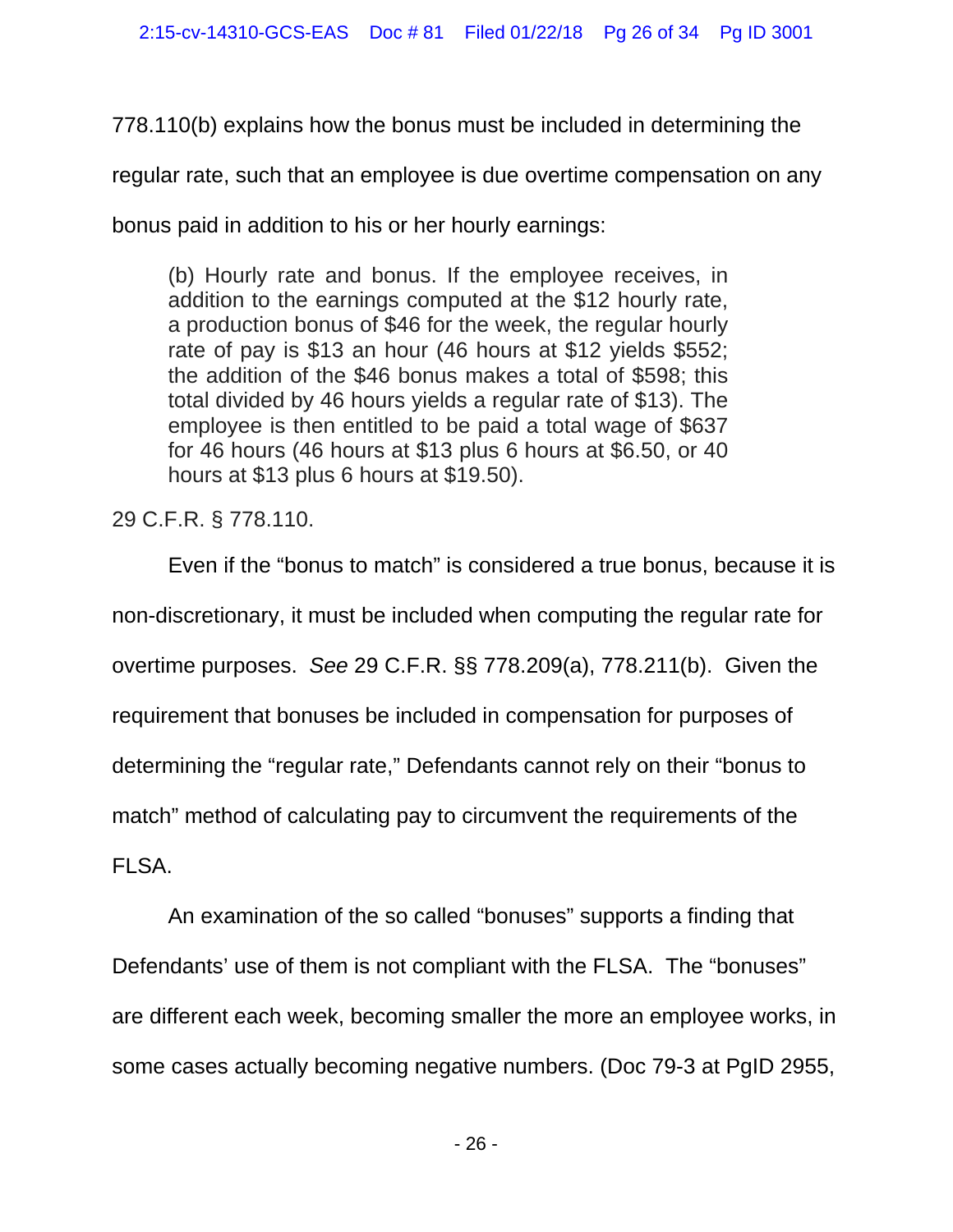2962 (Kim and Kimbely)). The regulations prohibit such "bonuses," which become smaller the more an employee works, as this method of payment is inconsistent with an employer's obligation to pay overtime for hours worked in excess of 40 hours per week. 29 C.F.R. § 778.502(b).

Department of Labor regulations provide "[t]he general rule may be stated

that wherever the employee is guaranteed a fixed or determinable sum as

his wages each week, no part of this sum is a true bonus and the rules for

determining overtime due on bonuses do not apply." 29 C.F.R. §

778.502(e). The regulations provide that an employer cannot use a

"bonus" to justify paying an employee a lower hourly rate upon which

overtime compensation is based; rather, all of the compensation paid

should be used to determine the "regular" rate of pay.<sup>2</sup>

#### $\overline{a}$ 2 29 C.F.R. § 778.500(a) provides:

Since the term regular rate is defined to include all remuneration for employment (except statutory exclusions) whether derived from hourly rates, piece rates, production bonuses or other sources, the overtime provisions of the act cannot be avoided by setting an artificially low hourly rate upon which overtime pay is to be based and making up the additional compensation due to employees by other means. The established hourly rate is the "regular rate" to an employee only if the hourly earnings are the sole source of his compensation. Payment for overtime on the basis of an artificial "regular" rate will not result in compliance with the overtime provisions of the Act.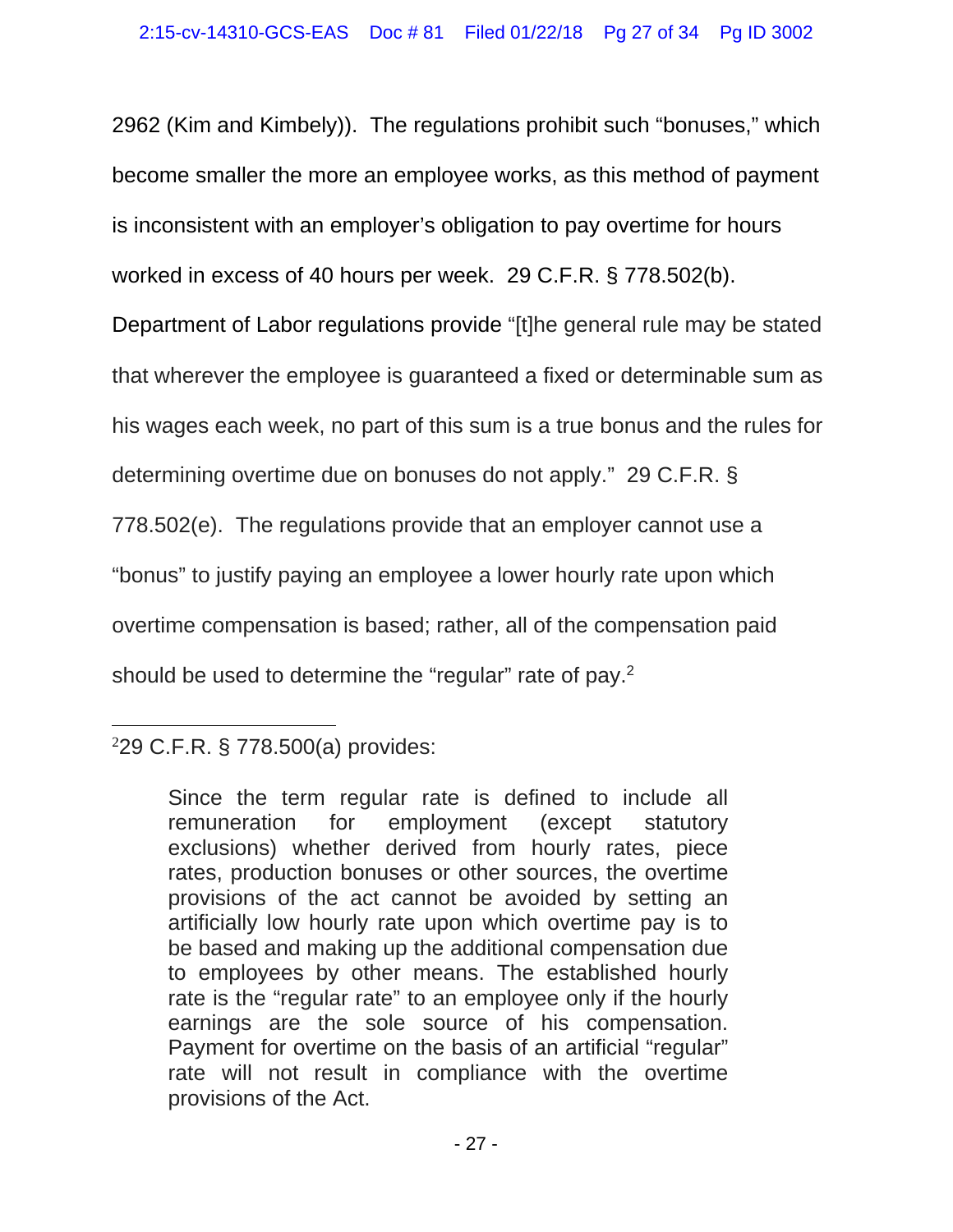# 3. Employee Pay Fluctuated Based on Days Worked not Hours

 Third, Defendants cannot shield themselves for violations of the FLSA record keeping and overtime pay requirements under Section 7(g) because employee pay fluctuated based on days worked, not hours worked.

### 4. Employee's Basic Wage Cannot Be Less Than Minimum Wage

In addition, Defendants cannot rely on Section  $7(g)$  to excuse their non-compliance with the FLSA as to servers as Defendants paid their servers less than minimum wage. (Doc. 54-15, Exhibit L).

## 5. The Rate Is Not Authorized By the Regulations

Finally, Defendants cannot rely on Section 7(g) to argue that their "guaranteed wage" method complied with the FLSA. 29 U.S.C. § 548.2(e) requires that the "basic rate" be approved by the Administrator, which admittedly it was not, or fall within one of the enumerated authorized rates under 29 C.F.R. § 548.3, which it did not either. The Secretary posits that only § 548.3(a) could arguably apply, but is does not because Defendants did not pay a true salary, and did not compute the "basic" rate by dividing the salary by the total hours worked.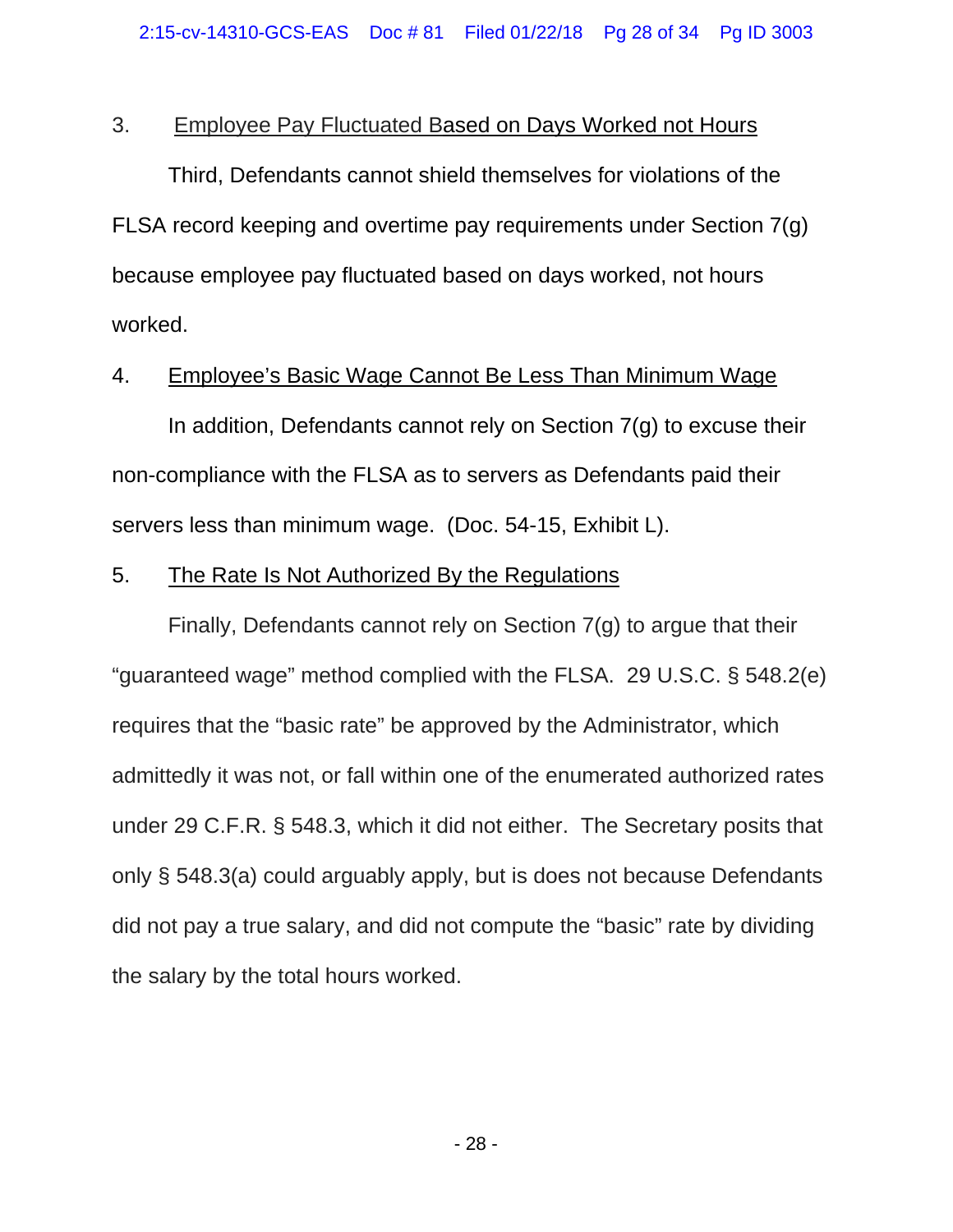### C. Injunctive Relief for Record Keeping

The FLSA requires employers to keep records documenting the hours that each employee works daily and weekly, regular hourly rate of pay for any workweek in which overtime compensation is due, as well as their names and addresses. 29 U.S.C. § 211(c); 29 C.F.R. § 516.2(a)(1). The Secretary requests an injunction requiring Defendants to comply with the FLSA's record keeping requirements. *See* 29 U.S.C. § 217 (giving trial courts discretion to enjoin FLSA violations). The issuance of an injunction under the FLSA is within the reasonable discretion of the trial court. *Perez v. Howes*, 7 F. Supp. 3d 715, 727 (W.D. Mich. 2014) (citing *Martin v. Funtime,* 963 F.2d 110, 114 (6th Cir. 1992), *aff'd sub nom. Perez v. D. Howes, LLC*, 790 F.3d 681 (6th Cir. 2015). "The imposition of an injunction is not punitive, nor does it impose a hardship on the employer since it requires him to do what the Act requires anyway—to comply with the law." *Id.* (quoting *Martin*, 963 F.3d at 114). "In determining whether to issue an injunction, the central issue is whether the violations are likely to reoccur." *Id.* "A dependable, bona fide intent to comply, or good faith coupled with extraordinary efforts to prevent recurrence weigh against granting an injunction, while an employer's pattern of repetitive violations or a finding of bad faith are factors weighing heavily in favor of granting a prospective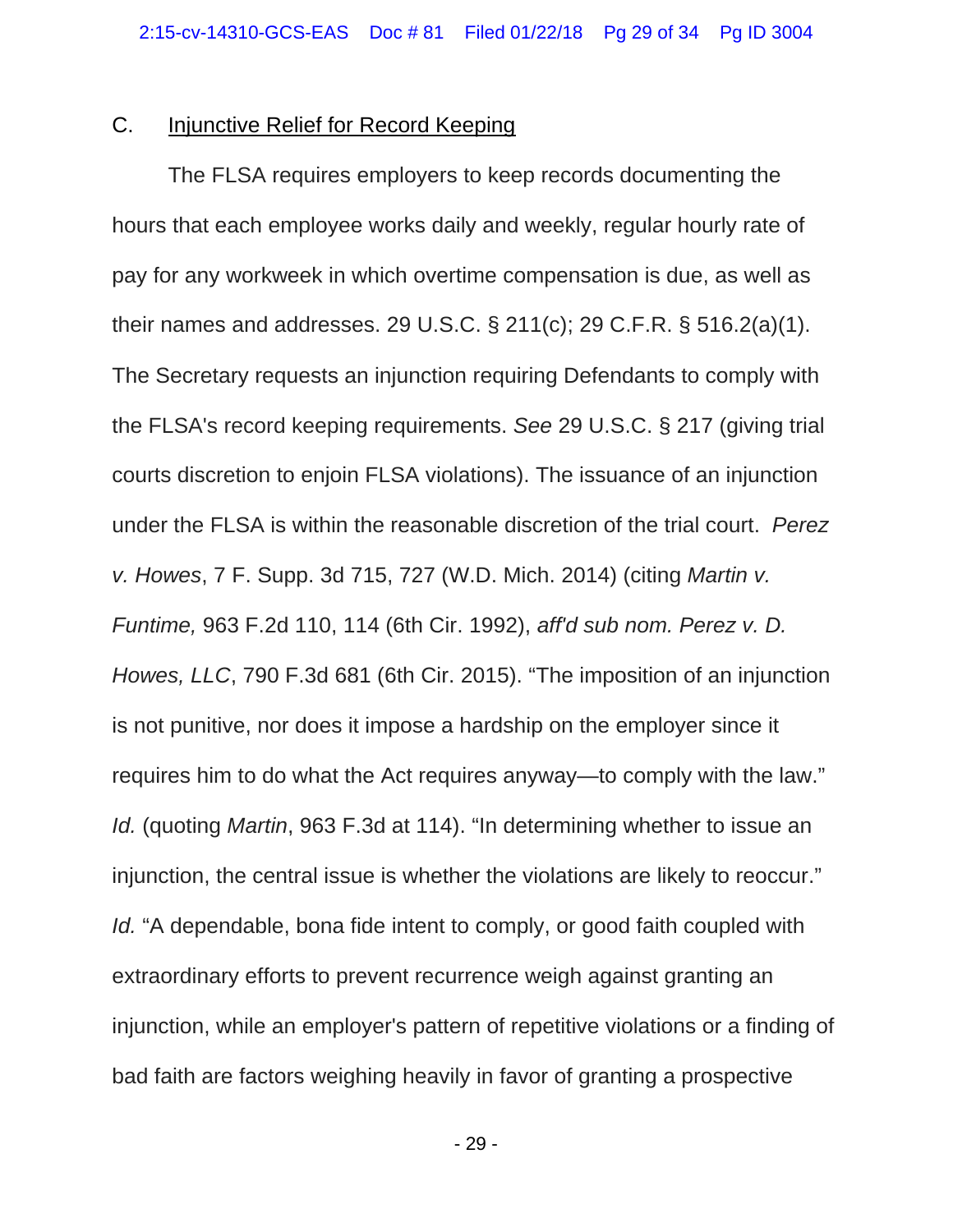injunction." *Id.* (internal quotation marks and citations omitted). Thus, in exercising its discretion, a court should consider: "(1) the previous conduct of the employer; (2) the current conduct of the employer; and (3) the dependability of the employer's promises for future compliance." *Id.*  (quoting *Reich v. Petroleum Sales, Inc.,* 30 F.3d 654, 657 (6th Cir. 1994)).

Prior to and during the Wage and Hour investigation, Defendants failed to record hourly rates, overtime premium paid, or actual hours worked for the majority of their employees. The post-hoc reconstructions by Lee do not evidence compliance with the FLSA.

Defendants' argument that their employees worked a fixed schedule and thus the method of recording an "x" for a day worked, and an "o" for a date not worked satisfies FLSA record keeping requirements, lacks merit for two reasons. First, 29 C.F.R. § 516.2(c) allows an employer to keep track of the daily and weekly hours an employee normally works, and then an employee may indicate by a check mark or otherwise that such hours were actually worked. But here, Defendants failed to keep a record of the daily and weekly hours an employee usually works. Defendants argue that employees worked set shifts, normally employees work 52 hours per week for six days a week, but Hur testified at his deposition that hours vary by position. (Hur Transcript at 14:6-12) (Doc. 72-2 at PgID 2439). Second,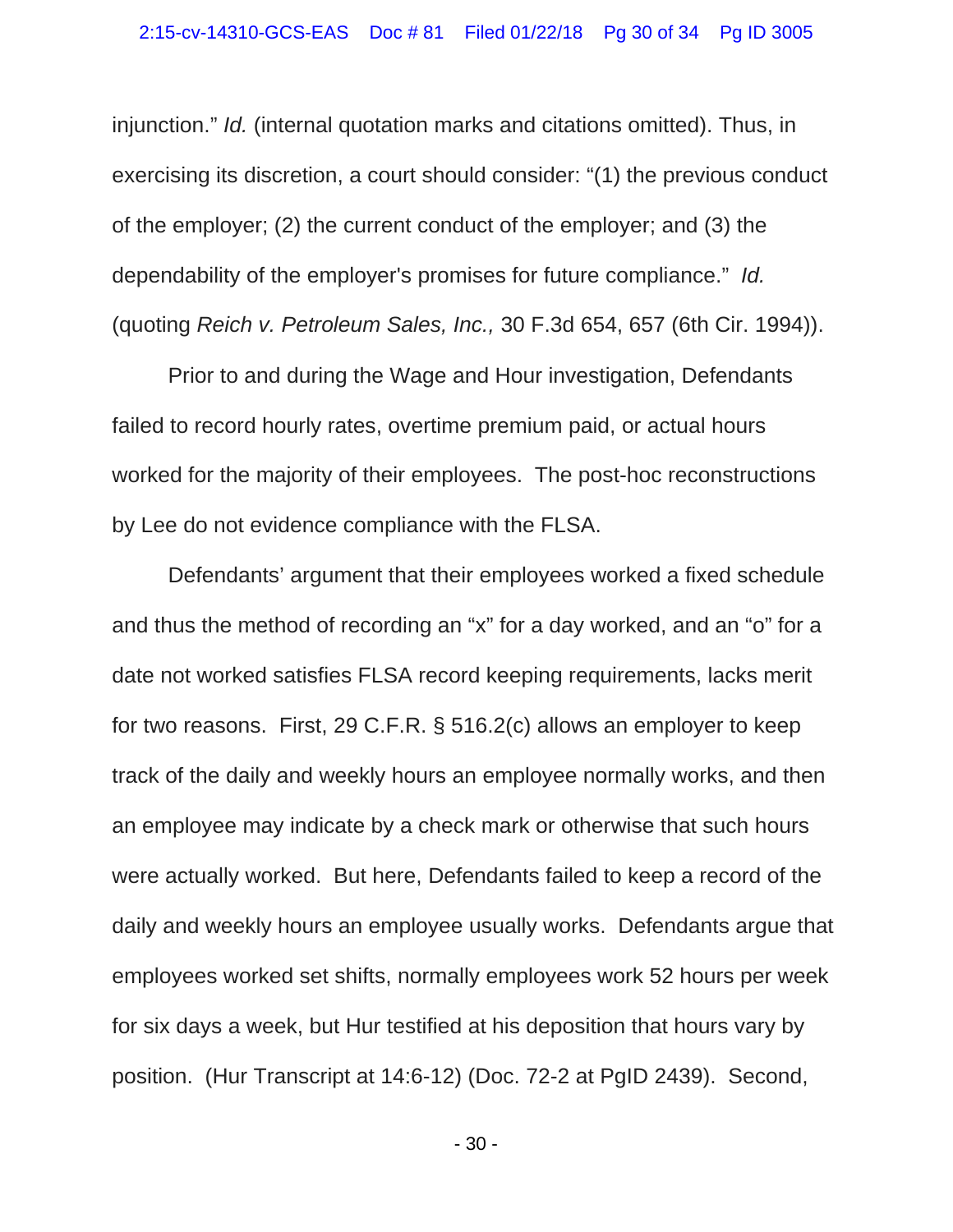29 C.F.R. § 516.2(c) requires that if an employee works more or less than the scheduled hours, the employer must show the "exact number of hours worked each day and each week." Defendants failed to do so. The first set of pay records Defendants provided lacked full names and addresses for employees, and for most employees omits hourly rates. The second set of records produced were reconstructions by Lee created after the Wage and Hour investigation. Thus, Defendants failed to comply with the FLSA during the investigation.

Defendants argue even if their past record keeping methods were defective, they are now in compliance with the FLSA's record keeping requirements, and the request for injunctive relief is now moot. The Secretary responds that Defendants' pay practices are still in violation of the FLSA because Defendants are still paying their employees a flat rate, whether as a one-day rate or an hourly rate plus bonus. Given that Defendants' pay practices have been and continue to be non-compliant with the strictures of the FLSA, the Secretary is entitled to injunctive relief.

### D. Liquidated Damages

 The Secretary seeks liquidated damages in the amount of double the back wages awarded. Section 216(b) of the FLSA provides that "[a]ny employer who violates the provisions of section 206 or section 207 of this

- 31 -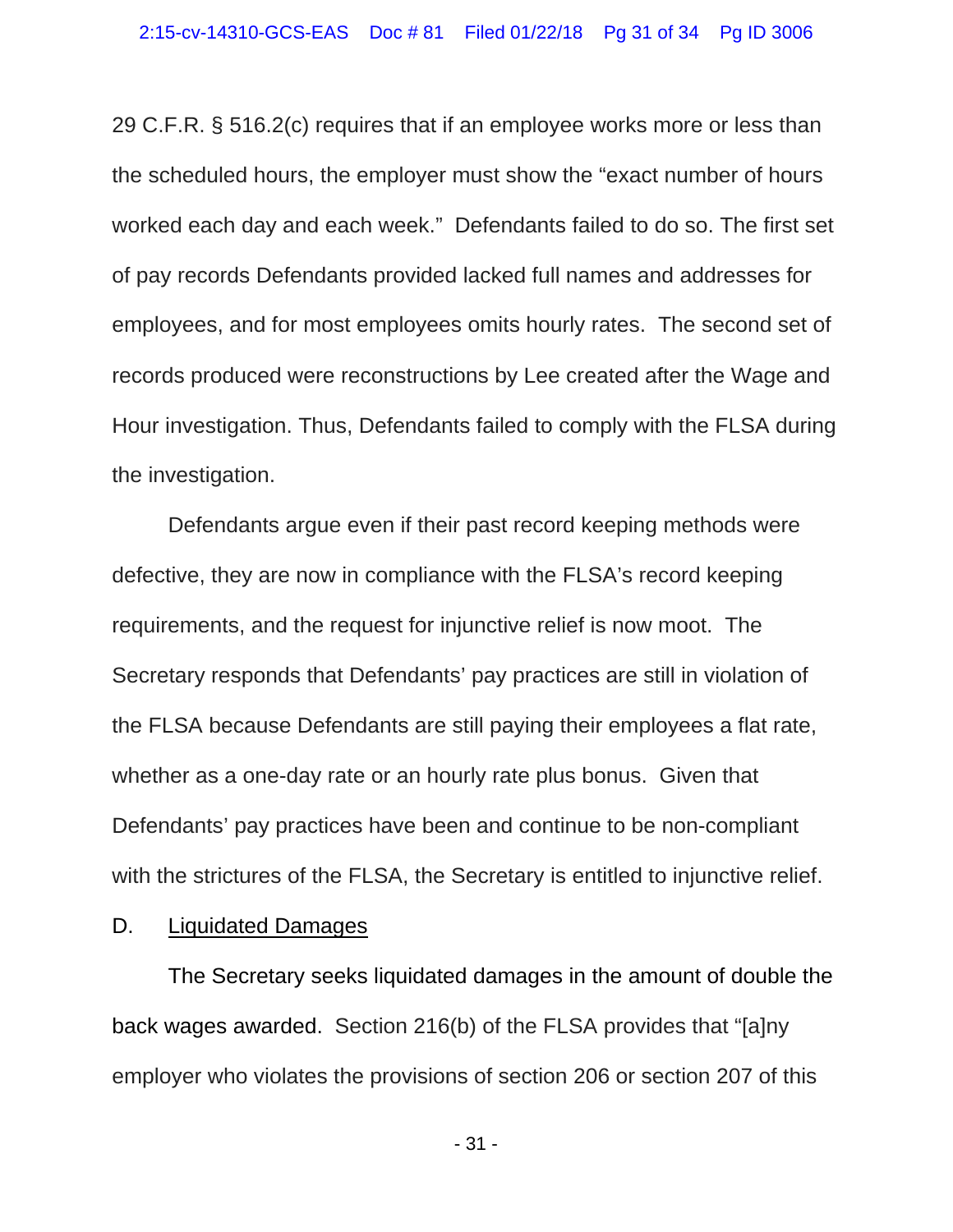title shall be liable to the employee or employees affected in the amount of their unpaid minimum wages, or their unpaid overtime compensation, as the case may be, and in an additional equal amount as liquidated damages." 29 U.S.C. § 216(b). Liquidated damages under the FLSA "are compensation, not a penalty or punishment." *Elwell v. Univ. Hosps. Home Care Servs.*, 276 F.3d 832, 840 (6th Cir. 2002) (internal quotation marks and citations omitted). Because liquidated damages are deemed compensatory, not punitive, they are generally awarded in FLSA actions where back wages are awarded. *Solis v. Min Fang Yang*, 345 F. App'x 35, 38 (6th Cir. 2009). However, in its discretion, the district court may decline to award such damages where the employer shows that it acted in good faith and had reasonable grounds for believing that its act or omission complied with the FLSA. *Id.* (citing 29 U.S.C. § 260).

In this case, Defendants made a good faith effort to comply with the FLSA and its regulations. They relied on the advice of their accountant, Lee. After the Wage and Hour investigation and during the pendency of this lawsuit, Defendants relied on the advice of their counsel in continuing to pay a "guaranteed wage" to their employees. Many, though not all, of their employees were compensated generously. Although Defendants failed to keep adequate and contemporaneous employee time records, or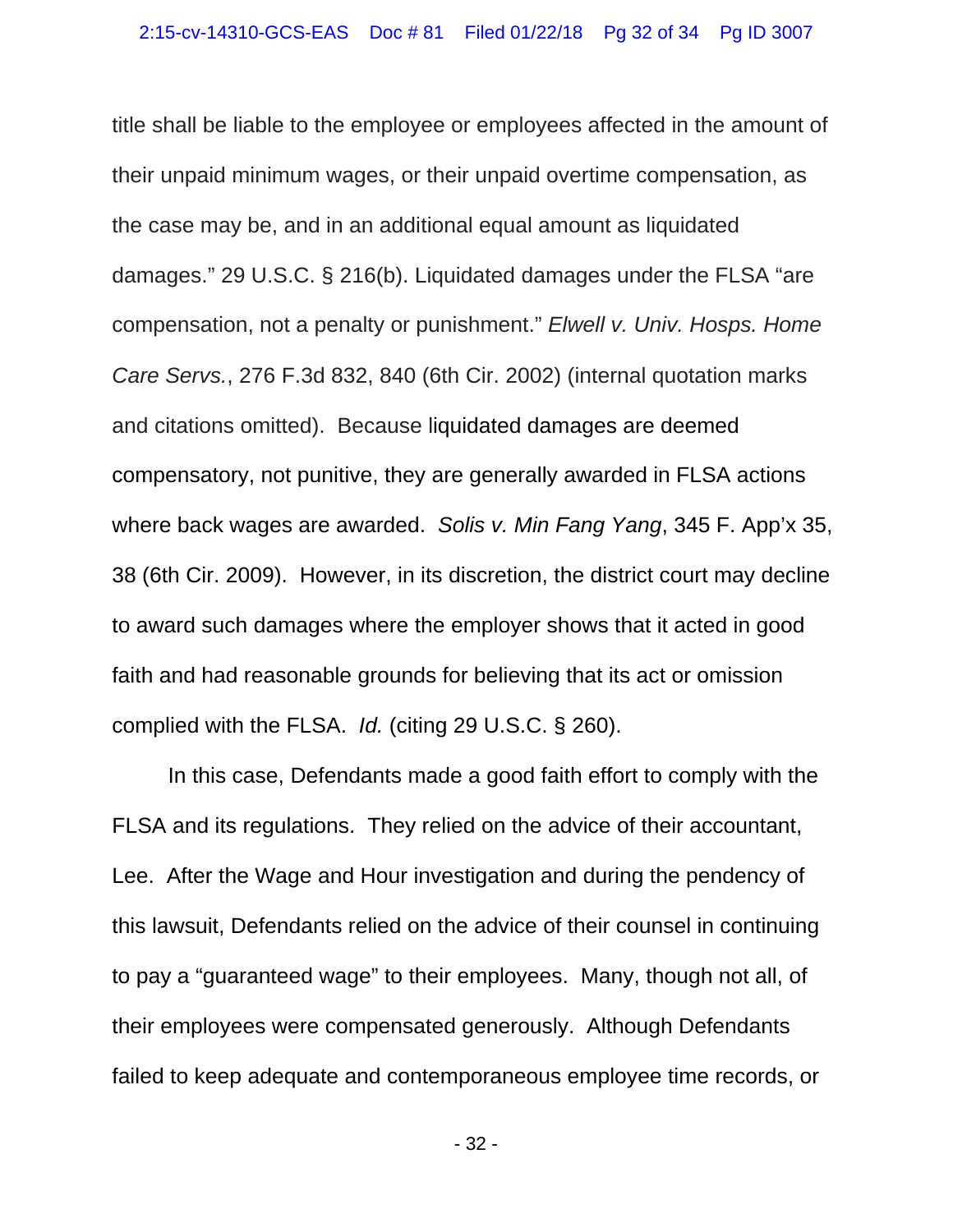to comply with the FLSA's requirements for paying overtime, they paid many employees handsomely and records created after the fact suggest that for many employees, the weekly wage they received meant that it was possible that they were paid an hourly rate at or above minimum wage and time and a half for hours in excess of 40 hours per week. In fact, no employees complained about the wages they were paid. Given this reality, it would be unfair to award liquidated damages in these circumstances. Accordingly, the Secretary's request for liquidated damages is DENIED.

# **IV. Conclusion**

For the reasons set forth above, the Secretary's motion for summary judgment (Doc. 54) is GRANTED in part in that unpaid overtime compensation in the amount of \$112,212.85 is awarded, and Defendants' are enjoined from violating the FLSA in the future, and is DENIED IN PART in that liquidated damages are not awarded. Defendants' motion for summary judgment (Doc. 55) is DENIED.

# **IT IS SO ORDERED.**

Dated: January 22, 2018

 s/George Caram Steeh GEORGE CARAM STEEH UNITED STATES DISTRICT JUDGE